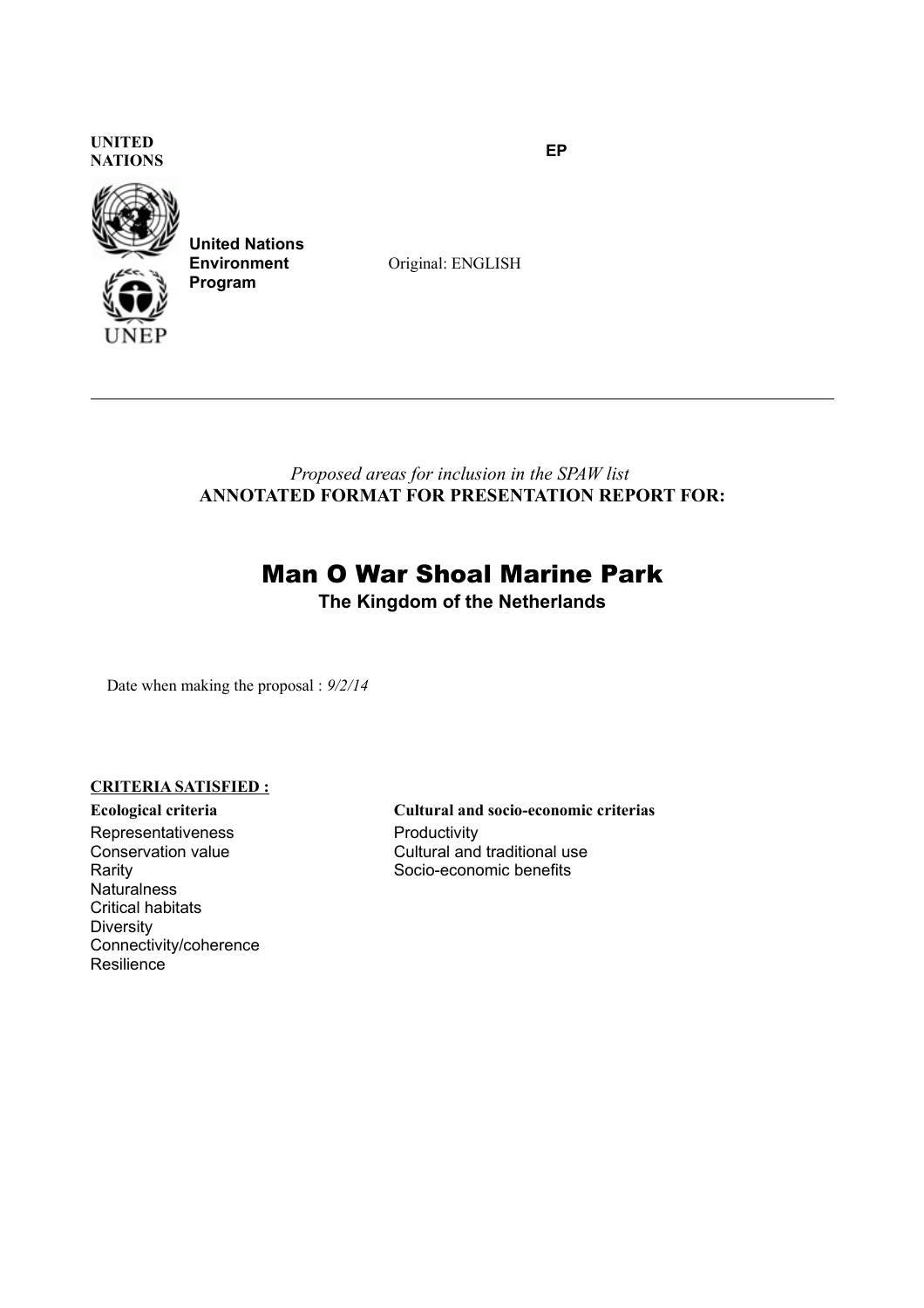#### **Area name: Man O War Shoal Marine Park**

Country: The Kingdom of the Netherlands

#### **Contacts**

| <b>Focal Point</b> | Last name: BERVOETS<br>First name: Tadzio<br>Position: Focal Point<br>Email: manager@naturefoundationsxm.org<br>Phone: (599) 544-4267                     |
|--------------------|-----------------------------------------------------------------------------------------------------------------------------------------------------------|
| <b>Manager</b>     | Last name: MacRae<br>First name: Duncan<br>Position: Director, Coastal Zone Management (UK)<br>Email: solutions@cozm.co.uk<br>Phone: 00 44 (0) 7958230076 |

#### **SUMMARY**

- Chapter 1 IDENTIFICATION
- Chapter 2 EXECUTIVE SUMMARY
- Chapter 3 SITE DESCRIPTION
- Chapter 4 ECOLOGICAL CRITERIA
- Chapter 5 CULTURAL AND SOCIO-ECONOMIC CRITERIA
- Chapter 6 MANAGEMENT
- Chapter 7 MONITORING AND EVALUATION
- Chapter 8 STAKEHOLDERS
- Chapter 9 IMPLEMENTATION MECHANISM
- Chapter 10 OTHER RELEVANT INFORMATION

#### **ANNEXED DOCUMENTS**

- 7 Lagoon2013.pdf
- 6 Water Quality Testing december 2013.pdf
- 5 Working Paper Economic Valuation SXM Reefs.pdf
- 4 Report SepOct2013.pdf
- 3 St Maarten Proposed Land Parks Management Plan 2009.pdf
- 1 Man of War Shoal Marine Park Management Plan 2011.pdf
- 2 St Maarten Marine Park Management Plan 2007.pdf
- 8 climate change.pdf
- 9 Mullet Pond report.pdf
- 10 Tilapia Report (2).pdf
- 11 Press Release Man of War Shoal Marine Park.pdf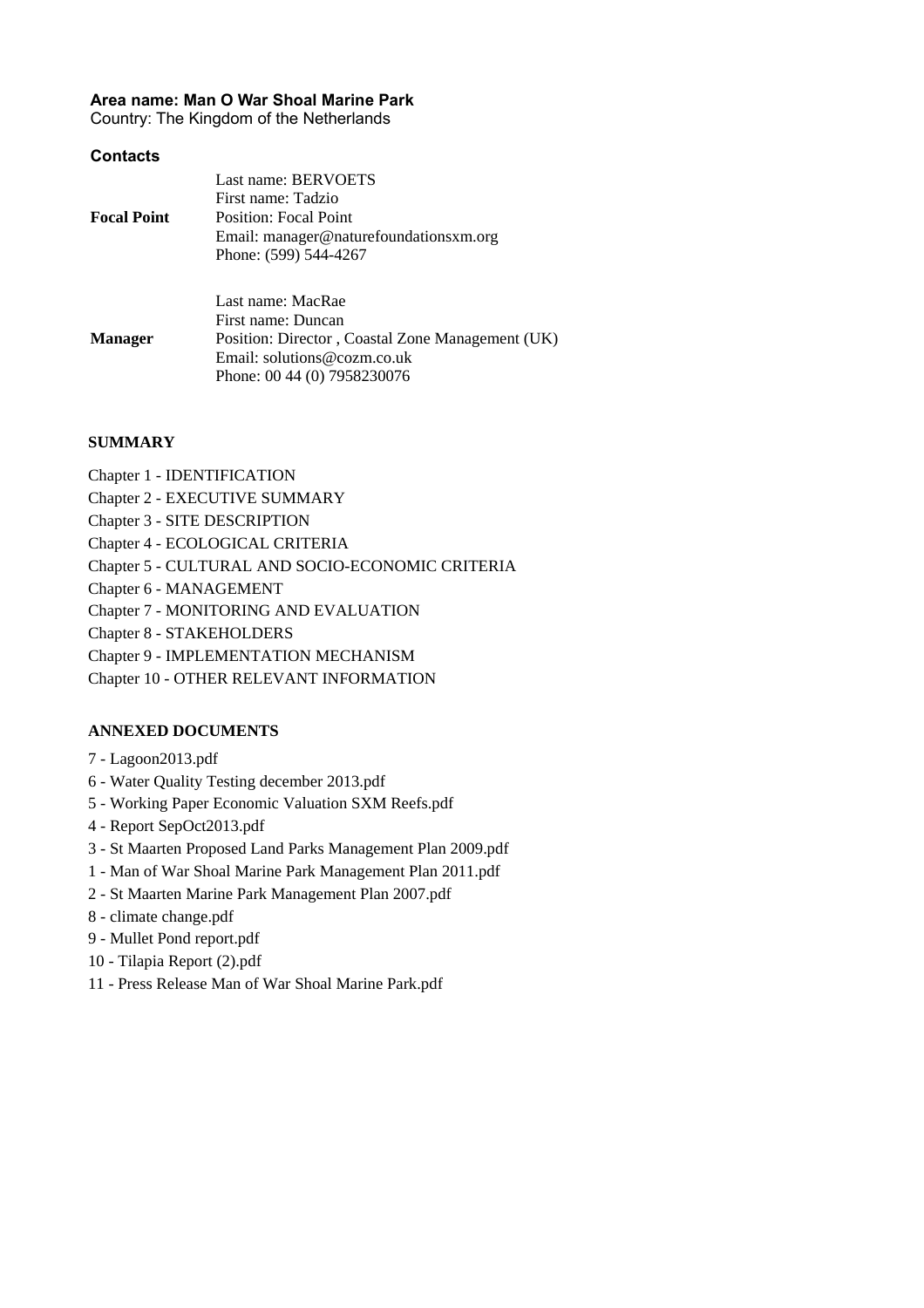# **Chapter 1. IDENTIFICATION**

**a - Country:** The Kingdom of the Netherlands

**b - Name of the area:** Man O War Shoal Marine Park

**c - Administrative region:**

St. Maarten

**d - Date of establishment:** 12/30/10

**e - If different, date of legal declaration:** not specified

## **f - Geographic location**

*Longitude X:* 18.001958 *Latitude Y:* -63.047061

**g - Size:** 31 sq. km

### **h - Contacts**

*Contact address*: Wellsburg Street Unit 1 Apt# 15-16. Cole Bay, St. Maarten Dutch West Indies *Website*: naturefoundationsxm.org *Email address*: [solutions@cozm.co.uk](mailto:solutions@cozm.co.uk)

**i - Marine ecoregion** 64. Eastern Caribbean

**Comment, optional** See map in Attachment 1

## **Chapter 2. EXECUTIVE SUMMARY**

**Present briefly the proposed area and its principal characteristics, and specify the objectives that motivated its creation :**

The boundaries of the Man o War Shoal Marine Park are between 18N and 17-57.0 N and 63-01.03 W and 63- 04.05 W, in an area better known as "the Proselyte Reef Complex ". The area was chosen to be a priority for conservation because of its intrinsic ecological, economic and cultural value. The MPA includes a large area varied bathymetry and underwater formations. From rocky reef at 3m depth to deep patch reef over 35m deep and beyond to benthic habitats in excess of 80m deep.

This area includes the island's most ecologically and economically important marine habitat, including extensive coral reef areas, seagrass beds and open ocean. The habitats are a home and migratory stop over or breeding site for 54 UCN Red List Species, 10 CITES Appendix I species and 89 Appendix II species (2011 data).

Previous plans to develop a Marine Park for St. Maarten were too complex which led to discontent with various stakeholders, especially fishermen who saw their traditional fishing grounds being encroached upon. The draft ordinance also clashed with the Minister's responsibilities for ensuring safe waterways and anchorages.

Through extensive consultations and meetings between Nature Foundation St. Maarten and many stakeholders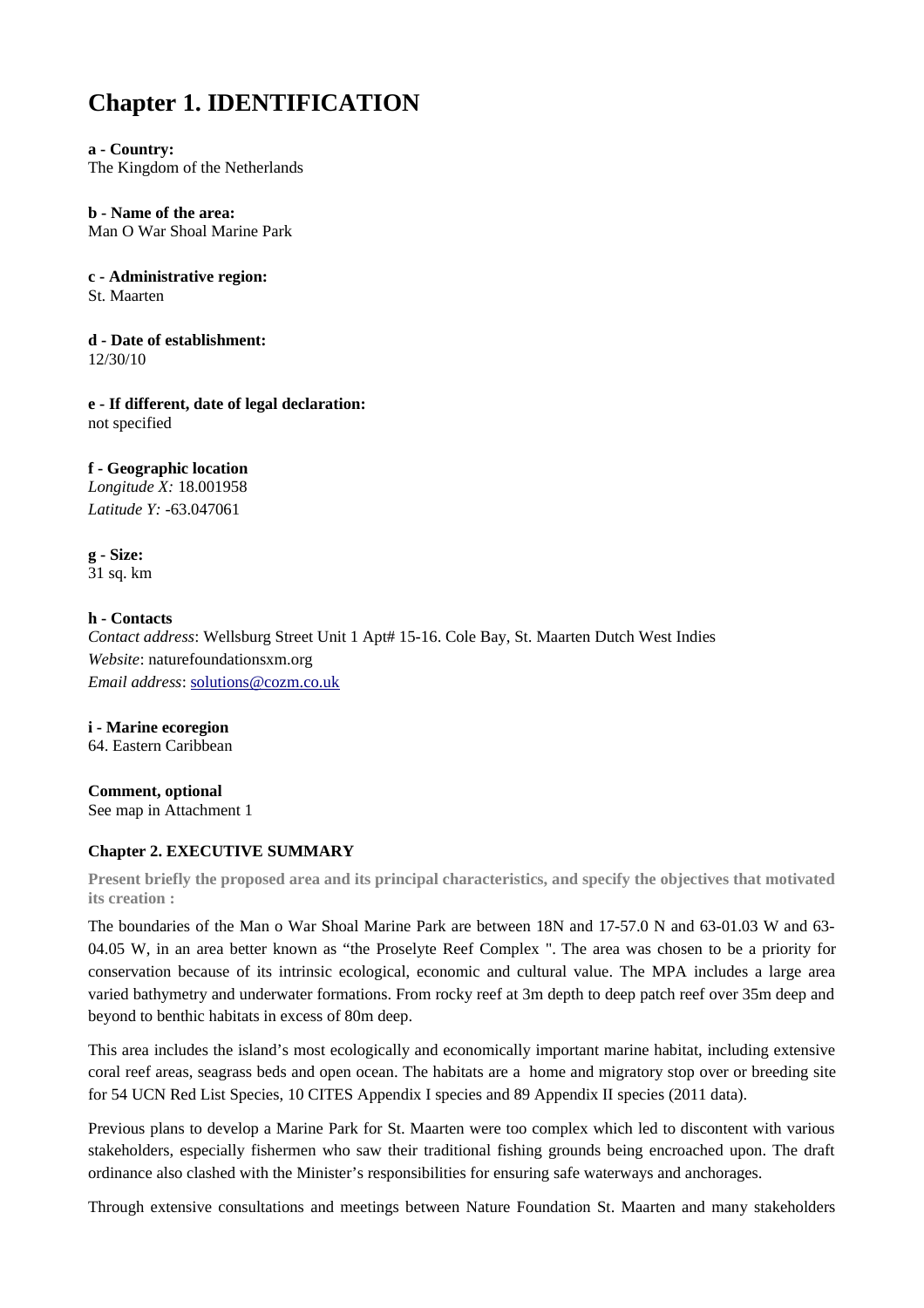during 2009, an agreement was reached to implement marine conservation on St. Maarten in stages. The first and most important step was the establishment of the Man of War Shoal Marine Park in December 2010, with Nature Foundation St. Maarten being the organisation responsible for it's management.

**Explain why the proposed area should be proposed for inclusion in the SPAW list**

The Man o War Shoal Marine Park offers effective legal protection to the marine habitats, species and environment as a whole that lie within it's boundaries. This offers the species refuge from anthropogenic threats, whilst sustaining natural resources and processes. The site is a home and stop over for 32 species listed in SPAW Annex II and +/- 238 Annex III species, as well as species listed in other conservation initiatives.

Man O War Shoal Marine Park is a popular area for divers. Numerous dive operators work with tourists on St Maarten, bringing in significant amounts of income to the economy annually. Proselyte reef is a favoured dive site, being the site of a wreck of a Spanish warship that sank in 1801. Traditional fishing methods are also used within the park boundaries.

Man O War Shoal Marine Park was legally recognized in 2010 and Nature Foundation St Maarten has a mandate to manage the site, along with seven other dive sites outside the park and a 100m radius around those sites. Established in 1997, Nature Foundation St Maarten is an experienced nature management organization, and continues to work effectively with stakeholders in the pursuit of it's conservation goals.

The Man O War Shoal Marine Park is a hub for ecological and management networking between neighboring marine parks and their management organisations in St Martin (French side), Saba and St Eustatius as well as other neighboring islands. The management body of Man O War Shoal Marine Park , Nature Foundation St Maarten, is also a key part of a wider regional networking initiative - The Dutch Caribbean Nature Alliance.

St Maartens population relies very heavily on coastal and marine resources for economic, social and cultural well being. Considering the threats facing these natural resources, the Specially Protected Areas and Wildlife Protocol (SPAW) will provide far reaching solutions to the challenges we face with regards to coastal resource management. The Man O War Shoal Marine Park addresess all of the necessary criteria for inclusion in the list (under Annex V. Final Guidelines and Criteria for the Evaluation of Protected Areas to be listed).

**According to you, to which Criteria it conforms (Guidelines and Criteria B Paragraph 2)**

Representativeness Conservation value Rarity Naturalness Critical habitats **Diversity** Connectivity/coherence Resilience

**Cultural and socio-economic criterias**

Productivity Cultural and traditional use Socio-economic benefits

## **Chapter 3. SITE DESCRIPTION**

#### **a - General features of the site**

**Terrestrial surface under sovereignty, excluding wetlands:**  0 *sq. km*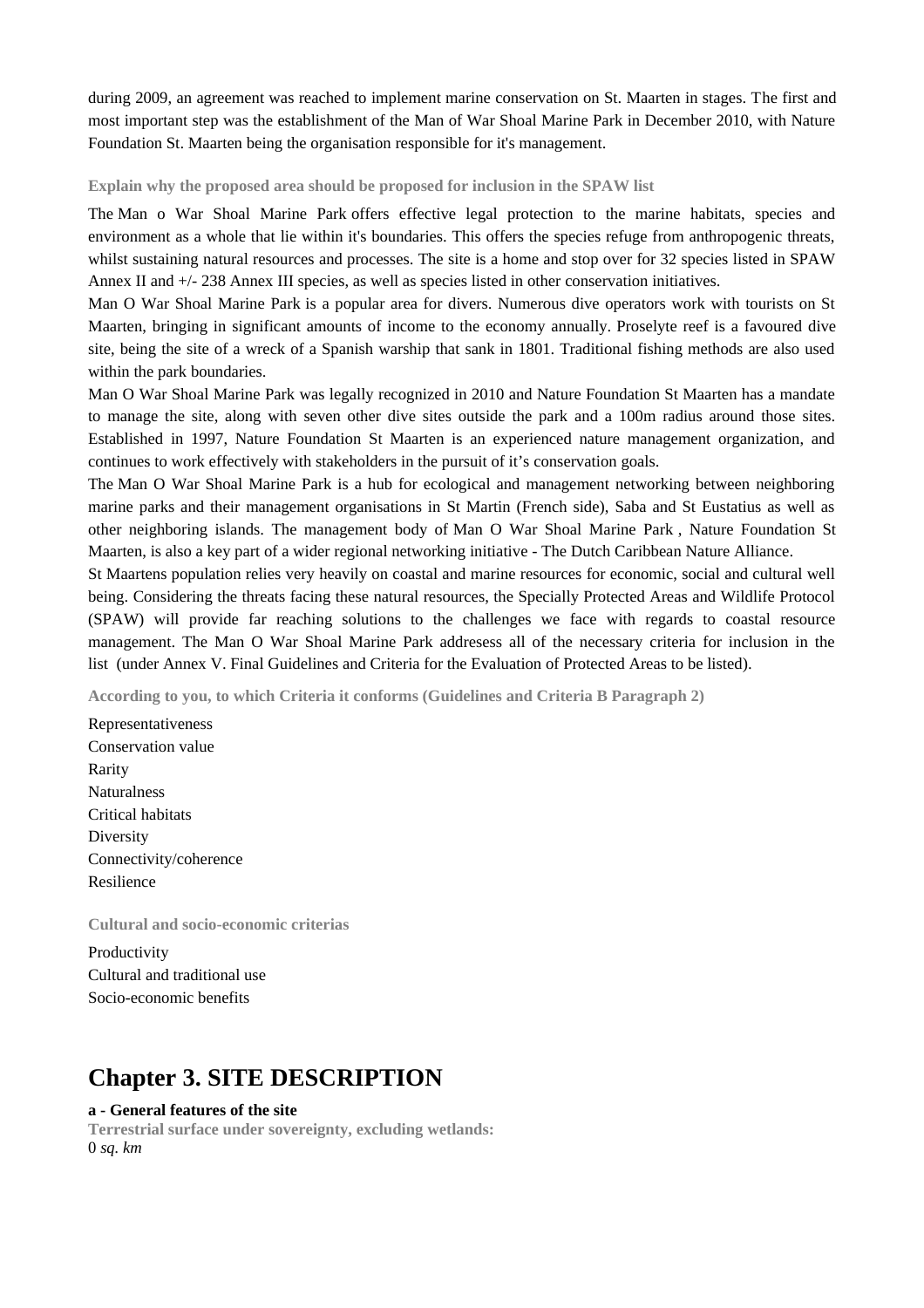**Wetland surface:**  0 *ha*

**Marine surface:**  31 *sq. km*

**Global comment for the 3 previous fields (optional):** 

The Man of War Shoal Marine Park encompasses 31 sq Km of biologically diverse Coral Reef, Seagrass, Sandy Bottom and Open Ocean Ecosystems.

### **b - Physical features**

**Brief description of the main physical characteristics in the area:** 

Most reefs within the Man O War Shoal Marine Park are patch reefs, small isolated reef areas that develop from the substrate. The upper reef slopes have spur and groove features; coral ridges alternated by sand channels. The spurs are typically dominated by massive coral species. Algae, sponges and corals have established themselves on the spurs. The sandy groove areas support little coral or algae growths because of the mobile, scouring nature of the sand. The grooves often open out to an area of rubble and coarse sand.

#### **Geology:**

Very little is known about the specific geology of the Man O War Shoal Marine Park. However, there is more information about St Maarten and it's neighbouring islands, which are often described as having geologically evolved in similar ways.

The islands of Saint Martin and Saint Bartholomew consist of andesitic tuffs and tuff-breccias of Middle and Late Eocene age, respectively, which have been intruded by hypabyssal basalt, andesite, and quartz diorite of a slightly later age. No older "basement rocks" are present as previously supposed. During the late Eocene and early Oligocene, these islands are believed to have been the sites of active volcanoes whose centers of activity shifted from east to west. The tuff series were tilted and faulted as a result of the volcanic activity and on St. Martin they were extensively metamorphosed.

By the end of the Oligocene, the area had been eroded to the roof level of the intrusive rocks and the Oligocene-Miocene limestone and marls were deposited unconformably on the tuffs. On Anguilla, limestone of a similar age covers the entire island except for two small outcrops of tilted tuffs and basalt.

At some later date, the limestones were gently folded, and, during the Pliocene and Pleistocene, the islands were probably connected to form one large island. The area is now submerged to form the Anguilla bank with the mountainous portions being the present islands.

*R. A. Christman (1951), Geology Of St. Bartholomew, St. Martin, And Anguilla, Lesser Antilles, U. S. Geological Survey, Denver Federal Center, Denver, Colo. Princeton Investigation Of Caribbean Geology Number 6. Received June 15, 1951.*

**Soil:**  N/A

**Topography:**  N/A

#### **Bathymetry:**

Man O War Shoal Marine Park is located on the edge of an undersea plateau, known as the Anguilla Bank, where depths generally do not exceed 36m. This is shared with St Barthélemy and Anguilla. The Southern edge of the Man O War Shoal Marine Park dips down into the St Barthelemy Channel, with depths within the boundaries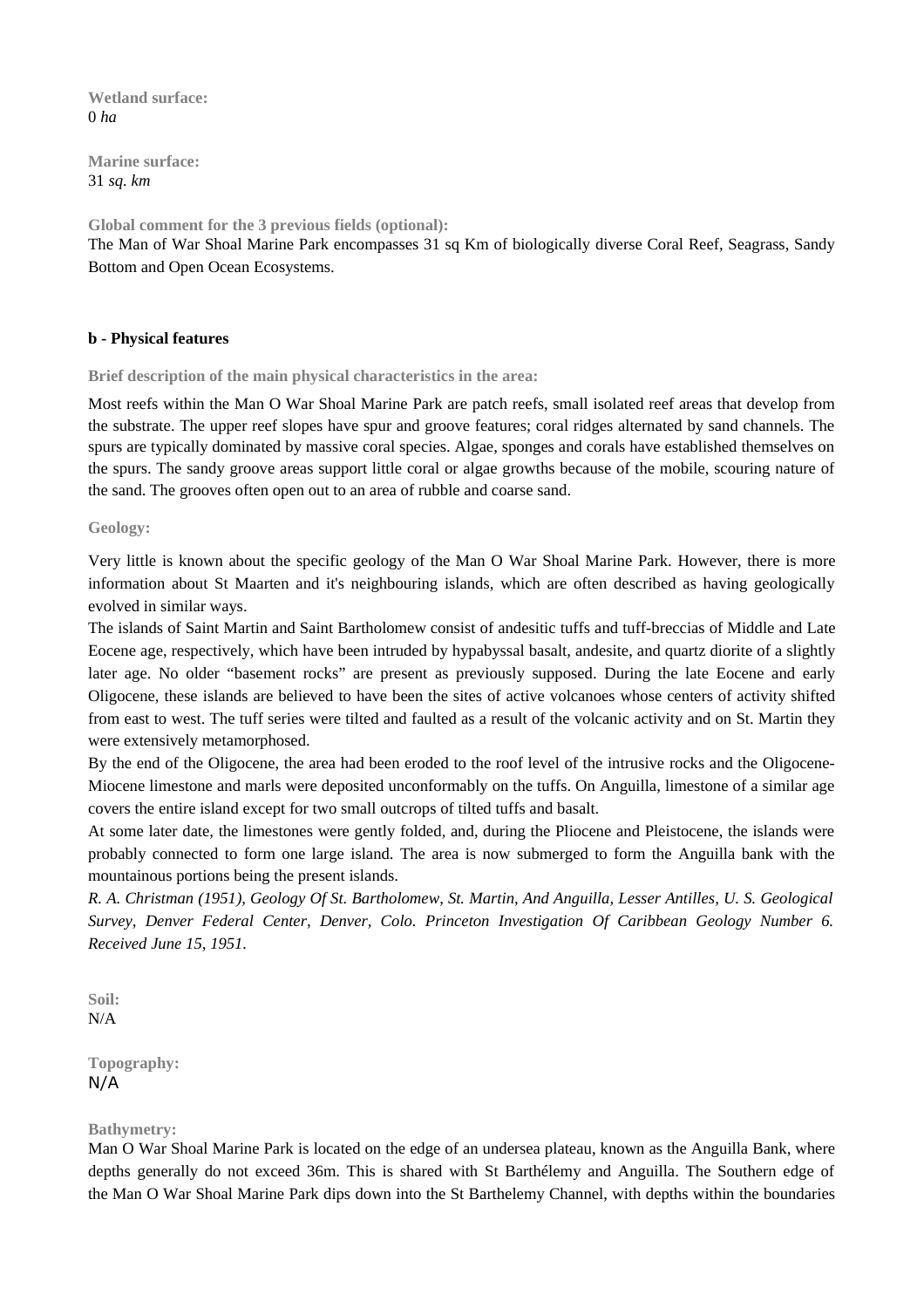of the marine park reaching down to 80m (Attachment 2).

The top of the Prosetylyte Reef Complex, known as Spanish Rock, is at 3m depth. Rock outcrops, spur and groove formations, canyons and sandy bottoms make for a varied topography around the reef.

#### **Hydrodynamics:**

St Martin and the neighbouring islands are affected by The Antilles Current. The Antilles Current was named in 1876, and flows northward east of the Antilles joining the Florida Current past the outer Bahamas. Its waters are concentrated into a strong northward Jet about 80-100 km wide centred at 400 m (Lee *et al*., 1996).

Mooring studies have indicated that the Antilles has mean transport speeds of 3.2 Sv northwards in the upper 800m of water. In addition there is deeper flow from the Deep Western Boundary Undercurrent below 800 m carrying 33 ± 10.9 Sv southwards (Lee *et al*., 1996). The influence of this deep flow results in a large, mean southward transport for the entire water column.

Deeper, colder waters of the St Barthelemy Channel are through to have some influence on the envrironment and ecology of the Man O War Shoal Marine Park.

*Lee, T. N., Johns, W. E., Zantopp, R. & Fillenbaum, E. R. (1996). Moored observations of western boundary current variability and thermohaline circulation 26.5°N in the subtropical North Atlantic. Journal of Physical Oceanography , 962-963.*

#### **Volcanic formations:**

The near-by island of St Maarten has some old volcanic features, the centre of the island being mountainous with isolated peaks reaching 400m height.

Little is known about the volcanic influences on the geology in the Man O War Shoal Marine Park.

**Sand dunes:**  N/A

#### **Underwater formations:**

The main underwater formations are best described in relation to their dive site names;

In the boundaries of Man O War Shoal Marine Park, shallow spur and groove reefs can be found at 'Spanish Rock' (3-8m). At 'Molly BeDay' dive site a large rock and smaller boulders show considerable coral cover at depths down to 20m. 'Hen and Chick' is a series of rocks with a mini sub-marine wall dropping down 20+m to a sandy bottom, giving the area the appearance of a crater.

The Maze reef offers some mini-cave diving where turtles, rays and large French Angelfish are common. Long submarine canyons run parallel to each other at depths of 20m at a site known as Time Tunnels,. The 'Alleys' is a series of rock formations with a cave at their base. Further south is 'Cable Reef' with more caves and an abundance of fish life.

'Fish bowl' reef is a coral garden. 'Little Sister' is a reef formation lying in +/-30m of water, in the middle of a large sandy area. A deep reef – 'Isabella Reef' lying in 35+m of water, is the home to large stingrays, Garden Eels (Heteroconger halis), lobsters and giant tube sponges.

A dive site known as 'One Step Beyond' is one of the larger patch reefs of St Maarten. Staghorn Coral and many other coral species are home to fish in large quantities. At +/-30m depth, barracuda, moray eels, turtles, and lobster can be found.

#### **Others:**

The monthly average sea surface temperature ranges from 25°C in January-March to 29°C in August-November. Visibility ranges from 15m to 30+m. There are usually two high tides and two low tides every day in St Maarten, with about six hours between high tide and low tide. The average tidal range is around 45cm.

St Maarten lies within the Northeast Trade Wind zone, which causes wind swell for much of the year. Waves produced by the wind are generally highest from June to July and from December to March when the wind speeds are highest. Wave direction varies according to the time of year. Waves approach from a predominantly easterly direction. For this reason, the waves are highest on the east or windward coasts (Man O War Shoal Marine Park is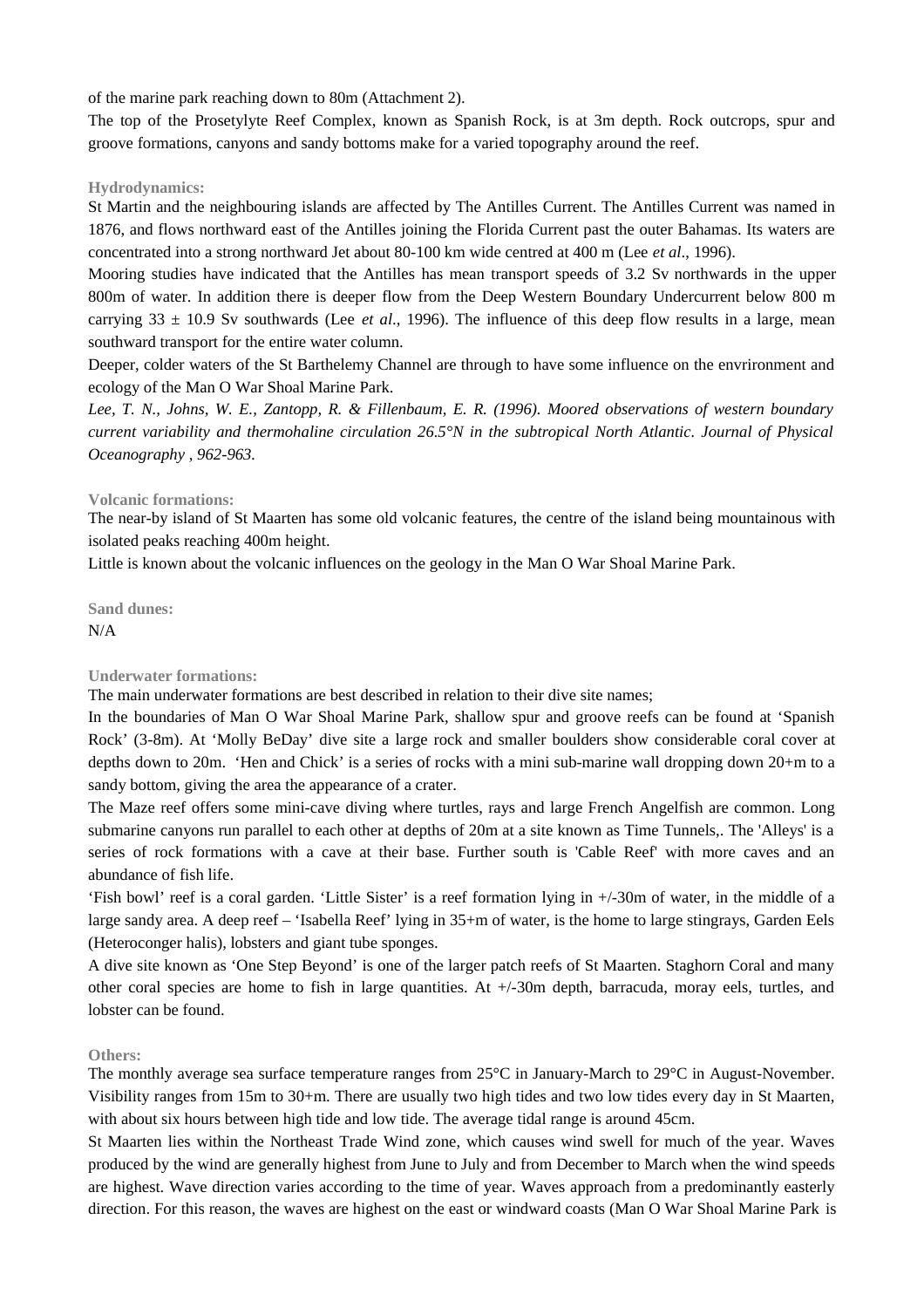on the south east of the island) where average wave height is more than  $1 \text{ m}$  (3 ft). On the leeward coasts, average wave height is usually less than 0.3 m (1 ft). Wave energy is diffused to some extent by the shallower parts of the Proselyte Reef Complex.

Waves, known as ground swell are produced by low pressure weather systems at sea. The majority of these form in the Western Atlantic and send waves towards St Maarten through winter months. A result of swell, large waves may be seen breaking on the coast even on calm, sunny days in winter. During each winter season, there may be from five to ten swell events, each lasting from one to eight days. Research has also shown that intense winter swell activity often runs in cycles, several active years being followed by several less active years. The height of swell waves on a usually calm leeward coast may vary between 1 m and 3 m (3–10 ft), although occasionally they may be as high as 5 m (16 ft).

#### **c - Biological features**

#### **Habitats**

**Brief description of dominant and particular habitats (marine and terrestrial)\*: List here the habitats and ecosystems that are representative and/or of importance for the WCR (i.e. mangroves, coral reefs, etc):**  There are four main habitats in the Man O War Shoal Marine Park;

Open water: supporting planktonic and pelagic sea creatures including fish and migratory species such as dolphin and turtles.

Coral reefs: Patch reefs, spur and grove reefs, cryptic habitats all home to species of hard and soft coral, many other animal and plant species. These depend on nutrient poor, stable water conditions to survive.

Sea grass beds: highly productive habitats dominated by one or two species of seagrass. The blades of the seagrass are home to many more species and the habitats provides a nursery and foraging ground for many marine animals. Sandy Bottom: extensive areas of sand that support many benthic organisms including, invertebrates and bottom living fish.

There is, of course, regular exchange between each of these habitats for feeding and reproduction and continuous movement of water and animals between the deep waters surrounding St Maarten, the coral reefs, seagrass and mangrove areas . As the waters adjacent to St Maarten are relatively shallow, without much exchange between coastal and deep water currents, corals and other organisms on reefs to the north of Man O War Shoal Marine Park are exposed to any terrestrial influences. This includes freshwater runoff, sediments, nutrients and any form of pollution, which all stress and eventually kill marine organisms.

| Marine / coastal Size<br> ecosystem <br>categories<br>Detail for each<br>habitat<br>the<br>ecosystem<br>area covers | (estimate)<br><b>unit</b> | Description and comments |
|---------------------------------------------------------------------------------------------------------------------|---------------------------|--------------------------|
| Coral reefs                                                                                                         |                           |                          |
| Man of War Shoal ha<br>Marine Park                                                                                  |                           | 700                      |
| Sea grass beds                                                                                                      |                           |                          |
| Man of War Shoal ha<br>Marine Park                                                                                  |                           | 15                       |
| Sand cover                                                                                                          |                           |                          |
| Man of War Shoal ha<br>Marine Park                                                                                  |                           | 1500                     |
| $\vert$ Deep ecosystems                                                                                             |                           |                          |
| Man of War Shoal ha                                                                                                 |                           | not given                |

**Detail for each habitat/ecosystem the area it covers:**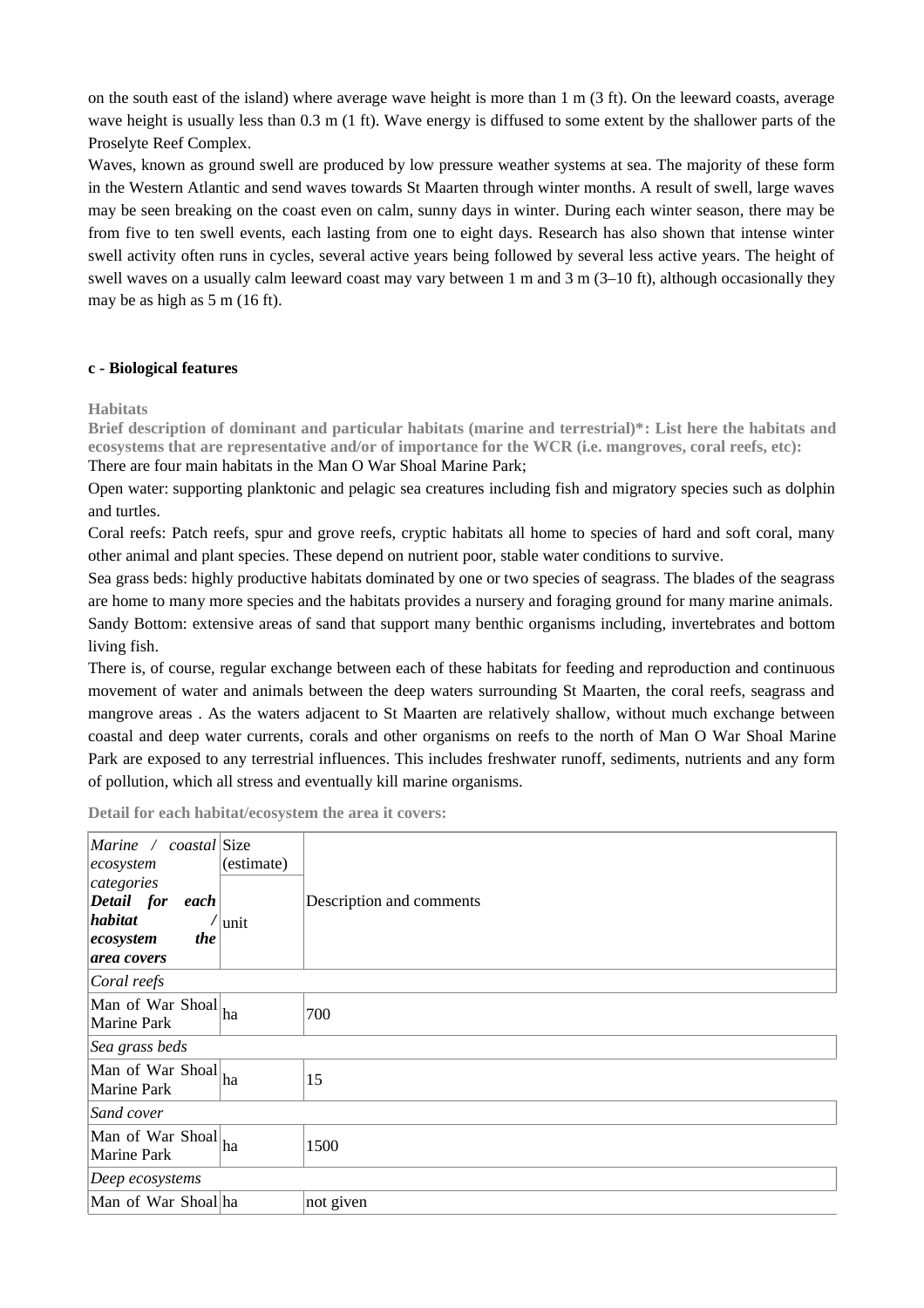| Marine Park               |                    |  |
|---------------------------|--------------------|--|
| Terrestrial<br>ecosystems | Size<br>(estimate) |  |
|                           | unit               |  |

**Flora**

**Brief description of the main plant assemblages significant or particular in the area:** 

The seagrass stands in Man O War Shoal Marine Park are dominated by Turtle grass (Thalassia testudinum) together with Manatee grass (Syringodium filiforme) and banks of calcareous alga (Halimeda sp).

**List of plant species within the site that are in SPAW Annex I**

**List of plant species within the site that are in SPAW Annex III**

| List of species in SPAW annex III       | Estimate of population size | Comments if any |
|-----------------------------------------|-----------------------------|-----------------|
| Hydrocharitaceae: Thalassia testudinum  | Area covered: 15 ha         |                 |
| Hydrocharitaceae: Halophila baillonis   | Area covered: 15 ha         |                 |
| Hydrocharitaceae: Halophila decipiens   | Area covered: 15 ha         |                 |
| Hydrocharitaceae: Halophila engelmannii | Area covered: 15 ha         |                 |

**List of plant species within the site that are in the IUCN Red List. UICN red list :** 

**<http://www.iucnredlist.org/apps/redlist/search>You will specify the IUCN Status (CR:critically endangered; EN:endangered; VU:vulnerable).**

| List of species in IUCN red list that are present in IUCN Status<br>vour site | Estimate of population $\vert$ Comments if any<br>size |  |
|-------------------------------------------------------------------------------|--------------------------------------------------------|--|
| Clover Grass: Halophila baillonii                                             | $ VU - V$ ulnerable $ Area$ covered: 15 ha             |  |
| Stargrass: Halophila engelmanni                                               | EN - Endangered   Area covered: 15 ha                  |  |

**List of plant species within the site that are in the national list of protected species**

| List of species in the national list of protected species that are Estimate of population $\vert$ Comments if any<br>present in your site | size                |
|-------------------------------------------------------------------------------------------------------------------------------------------|---------------------|
| Turtle Grass: Thalassia testudinum                                                                                                        | Area covered: 15 ha |

**Fauna**

**Brief descript° of the main fauna populations and/or those of particular importance present (resident or migratory) in the area:** 

All four Caribbean species of turtle can be found in St Maarten's water: Hawksbills (Eretmochelys imbricate), Green Turtles (Chelonia mydas), Leatherbacks (Dermochelys coriacea) and Loggerheads (Caretta caretta) are a very occasional visitor. A number of Cetaceans are regular visitors both to the reefs and the waters around St Maarten, including; Humpback Whales (Megaptera novaeangliae), , Spinner Dolphins (Stenella longirostris), Bottlenose Dolphins (Tursiops truncates). A survey conducted by the Nature Foundation in the Fall of 2010 looked in detail at the coral reefs at 3 dive sites; Hen & Chicken, Proselyte and Mike's Maze. At Hen and Chicken dive site the most abundant species was Fire coral (Millepora alcicornis, Millepora squarrosa). Fire coral and Boulder star coral (Montastrea annularis) were the most abundant at Molly Béday. Symmetrical Brain coral (Diploria strigosa), Fire coral and Mustard hill coral (Porites asteroides) were the most abundant at Mike's Maze. Rough star coral (Isophyllastrea rigida) and Ten-ray star coral (Madracis decactis) were the least evident species of coral, only covering 1.3% of the study site at Molly Beday. Elkhorn coral (Acropora palmata) and Staghorn coral (Acropora cerviconis) are not common in The Man of War Shoal Marine Park. By contrast, Pillar Coral (Dendogyra cylindrica), sponges and soft corals such as sea fans, sea whips and other gorgonians are abundant.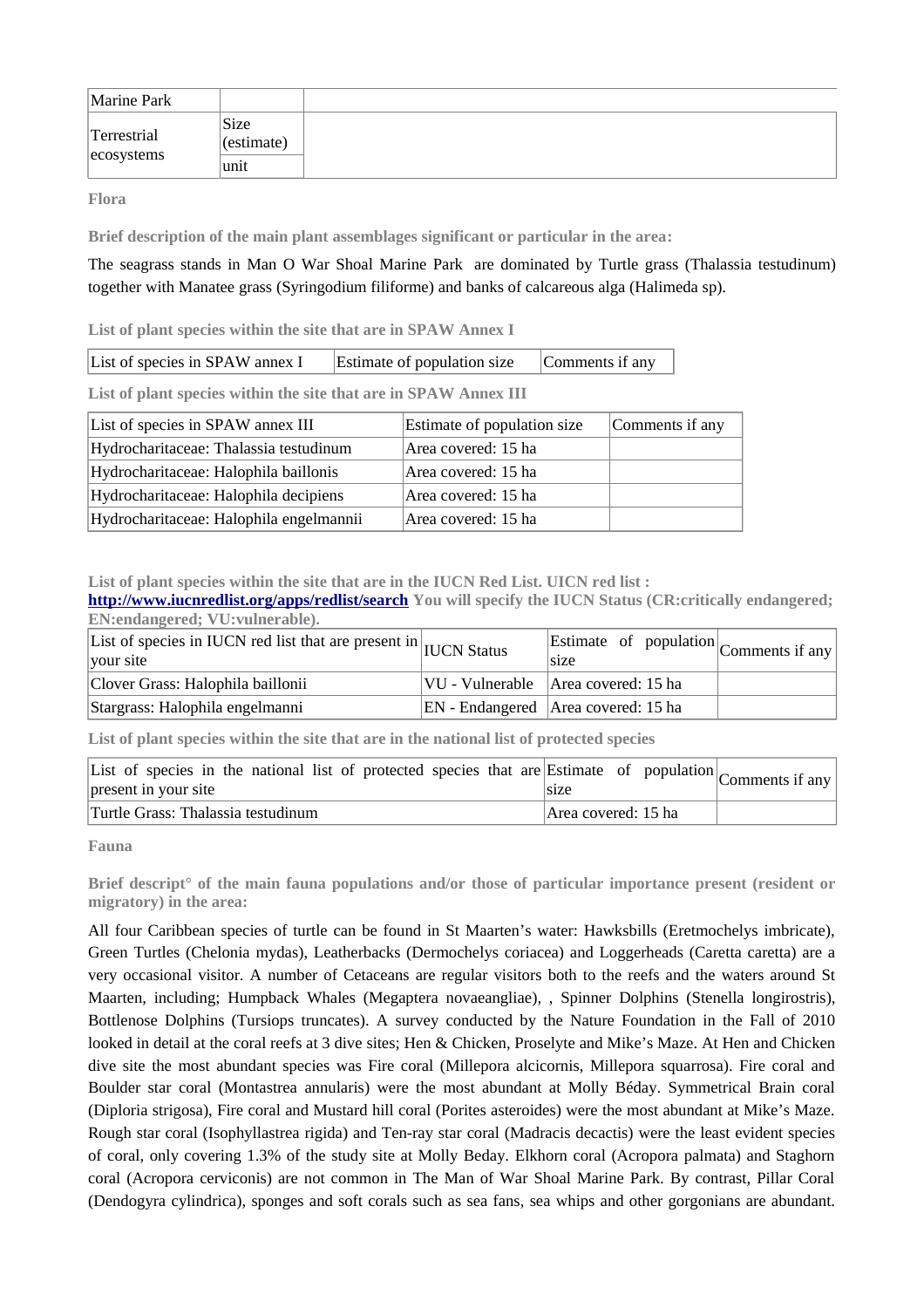Lobster (Panulirus argus), Queen Conch (Stombuis gigas) can also be found within the MPA.

| List of species in SPAW annex II  | Estimate of population size Comments if any |                                                    |
|-----------------------------------|---------------------------------------------|----------------------------------------------------|
| Reptiles: Caretta caretta         | Area covered: 5 ha                          | Anecdotal Reports of C. caretta within the<br> MPA |
| Reptiles: Chelonia mydas          | Area covered: 35 ha                         | 35 nesting females recorded (2010)                 |
| Reptiles: Eretmochelys imbricata  | Area covered: 14 ha                         | 14 nesting females recorded(2010)                  |
| Reptiles: Dermochelys coriacea    | Area covered: 9 ha                          | 9 nesting females recorded(2010)                   |
| Birds: Puffinus lherminieri       | Area covered: 15 ha                         | 15 individuals have been recorded                  |
| Birds: Sterna dougallii dougallii | not given                                   | Data deficient                                     |
| Mammals: Megaptera novaeangliae   | Area covered: 33 ha                         | 33 individuals recorded (2010)                     |
| Mammals: Stenella longirostris    | Area covered: 9 ha                          | 9 individuals recorded (2011)                      |
| Mammals: Tursiops truncatus       | Area covered: 19 ha                         | 19 individuals recorded (2011)                     |

**List of animal species within the site that are in SPAW Annex II**

**List of animal species within the site that are in SPAW Annex III**

|                                  | List of species in $\operatorname{SPAW}\nolimits_{\mathsf E\mathsf{stimate}}$ of population size | Comments if any                                                                                              |
|----------------------------------|--------------------------------------------------------------------------------------------------|--------------------------------------------------------------------------------------------------------------|
| Hydrozoa: Milleporidae not given |                                                                                                  | Estensive areas of Milleporidae, though no<br>concrete numbers on distribution                               |
| Anthozoa : Antipatharia          | not given                                                                                        | Few remaining areas of Antipatharia left                                                                     |
| Anthozoa : Gorgonacea            | not given                                                                                        | Estensive areas of Gorgonacea, though no<br>concrete numbers on distribution                                 |
| Anthozoa : Scleractinia          | not given                                                                                        | Estensive areas of Scleractinia, though no<br>concrete numbers on distribution                               |
| Molluscs:<br>gigas               | (individuals, spots, etc): not given                                                             | Strombus Number of individuals: 500 - Unit used Serious decline in the once vibrant S. gigas<br>population   |
| Crustaceans:<br>argus            | (individuals, spots, etc): not given                                                             | Panulirus Number of individuals: 1500 - Unit used Serious decline in the once vibrant P. argus<br>population |

**List of animal species within the site that are in the IUCN Red List. IUCN Red List : <http://www.iucnredlist.org/apps/redlist/search>You will specify the IUCN Status (CR:critically endangered; EN:endangered; VU:vulnerable).**

| List of species in IUCN red<br>list that are present in your IUCN Status<br> site |                                        | Estimate<br>of<br>population size | Comments if any              |
|-----------------------------------------------------------------------------------|----------------------------------------|-----------------------------------|------------------------------|
| -: Acropora palmata                                                               | CR.<br><b>Critically</b><br>endangered | not given                         | Elkhorn coral                |
| -: Acropora cervicornis                                                           | Critically<br>CR<br>endangered         | not given                         | Staghorn coral               |
| -: Hyporthodus nigritus                                                           | CR<br>Critically<br>endangered         | not given                         | Warsaw grouper               |
| -: Eretmochelys imbricata                                                         | Critically<br>CR<br>endangered         | not given                         | Hawksbill turtle             |
| -: Dermochelys coriacea                                                           | Critically<br>CR<br>endangered         | not given                         | Leatherback turtle           |
| -: Pterodroma hasitata                                                            | <b>EN</b> - Endangered                 | not given                         | <b>Black-capped Petrel</b>   |
| -: Montastrea annularis                                                           | EN - Endangered                        | not given                         | Mountainous Star Coral       |
| -: Montastrea faveolata                                                           | EN - Endangered                        | not given                         | Boulder star coral           |
| -: Millepora striata                                                              | EN - Endangered                        | not given                         | <b>Bladed Box Fire Coral</b> |
| -: Epinephelus striatus                                                           | EN - Endangered                        | not given                         | Nassau Grouper               |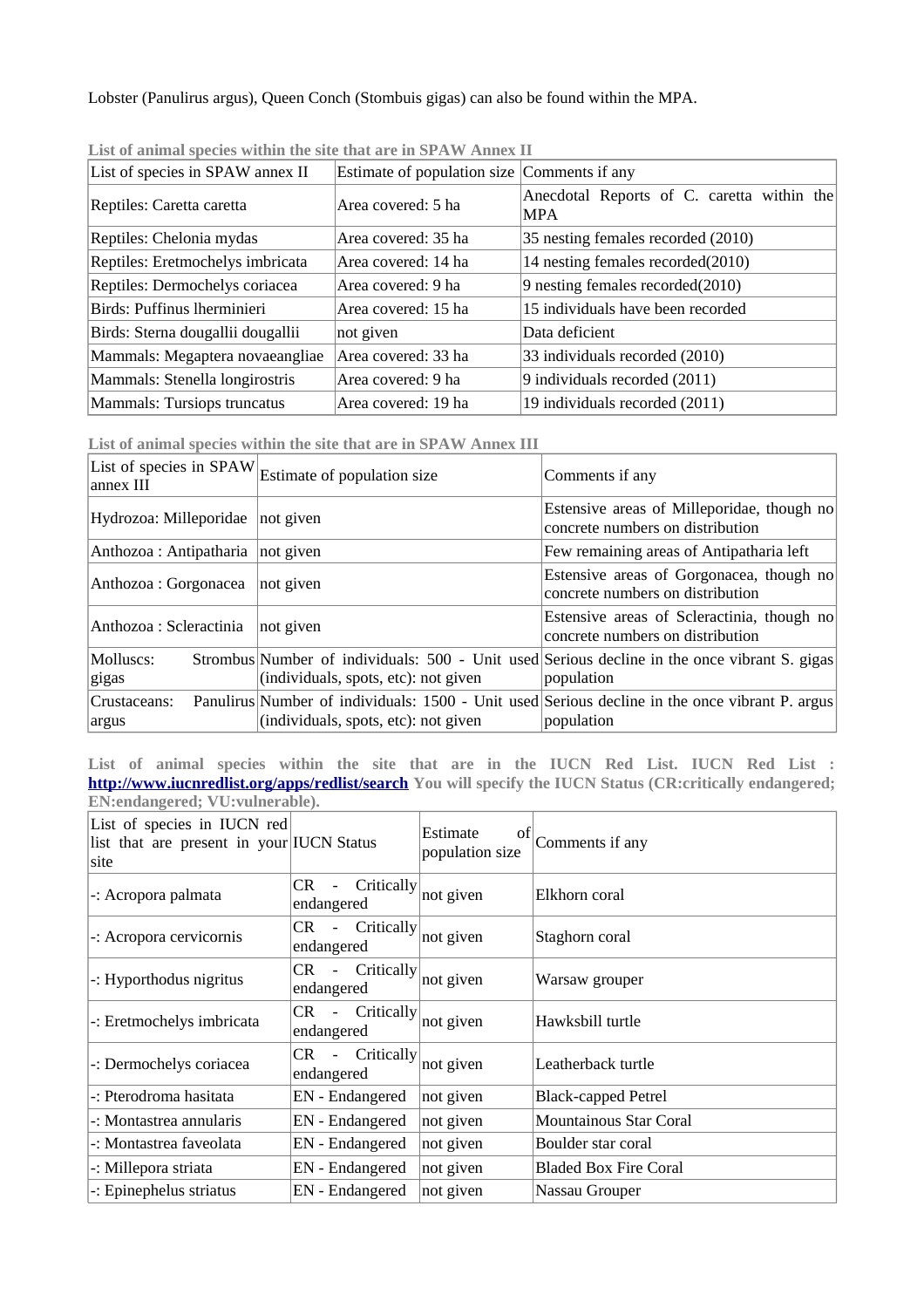| -: Dipturus laevis                             | <b>EN</b> - Endangered | not given | <b>Barndoor Skate</b>                                                                                                          |
|------------------------------------------------|------------------------|-----------|--------------------------------------------------------------------------------------------------------------------------------|
| -: Leucoraja ocellata                          | EN - Endangered        | not given | <b>Winter Skate</b>                                                                                                            |
| -: Balaenoptera physalis                       | EN - Endangered        | not given | Fin Whale                                                                                                                      |
| -: Balaenoptera borealis                       | EN - Endangered        | not given | Coalfish Whale                                                                                                                 |
| -: Balaenoptera musculus                       | EN - Endangered        | not given | <b>Blue Whale</b>                                                                                                              |
| -: Eubalaena glacialis                         | EN - Endangered        | not given | North Atlantic Right Whale                                                                                                     |
| -: Chelonia mydas                              | EN - Endangered        | not given | <b>Green Turtle</b>                                                                                                            |
| -: Agaricia lamarcki                           | VU - Vulnerable        | not given | <b>Leaf Coral</b>                                                                                                              |
| -: Dendrogyra cylindrus                        | VU - Vulnerable        | not given | <b>Pillar Coral</b>                                                                                                            |
| -: Dichocoenia stokesii                        | VU - Vulnerable        | not given | <b>Elliptical Star Coral</b>                                                                                                   |
| -: Mycetophyllia ferox                         | VU - Vulnerable        | not given | Rough cactus coral                                                                                                             |
| -: Montastrea franksi                          | VU - Vulnerable        | not given | <b>Bumpy Star Coral</b>                                                                                                        |
| -: Hippocampus erectus                         | VU - Vulnerable        | not given | <b>Lined Seahorse</b>                                                                                                          |
| -: Epinephelus flavolimbatus                   | VU - Vulnerable        | not given | <b>Yellowfinned Grouper</b>                                                                                                    |
| Hypoplectrus                                   |                        |           |                                                                                                                                |
| providencianus                                 | VU - Vulnerable        | not given | <b>Masked Hamlet</b>                                                                                                           |
| -: Hyporthodus flavolimbatus   VU - Vulnerable |                        | not given | Poey's Grouper, Grouper, White Grouper,<br>Yellowedge Grouper, Yellowfinned Grouper                                            |
| -: Hyporthodus niveatus                        | VU - Vulnerable        | not given | Seabass, Snowy Grouper, Spotted Grouper                                                                                        |
| -: Lachnolaimus maximus                        | VU - Vulnerable        | not given | Hogfish                                                                                                                        |
| -: Lujanus cyanopterus                         | VU - Vulnerable        | not given | Cubera Snapper                                                                                                                 |
| -: Lutjanus analis                             | VU - Vulnerable        | not given | <b>Mutton Snapper</b>                                                                                                          |
| -: Mycteroperca interstitialis                 | VU - Vulnerable        | not given | <b>Yellowmouth Grouper</b>                                                                                                     |
| -: Thunnus obesus                              | VU - Vulnerable        | not given | <b>Bigeye Tuna</b>                                                                                                             |
| -: Balistes vetula                             | VU - Vulnerable        | not given | Queen Triggerfish                                                                                                              |
| -: Dermatolepis inermis                        | VU - Vulnerable        | not given | Marble Grouper                                                                                                                 |
| -: Manta birostris                             | VU - Vulnerable        | not given | Giant Manta Ray                                                                                                                |
| -: Carcharias taurus                           | VU - Vulnerable        | not given | Sand Tiger, Grey Nurse Shark, Grey Nurse<br>Shark, Sand Tiger Shark, Spotted Ragged-<br>tooth Shark, Spotted Raggedtooth Shark |
| -: Odontaspis ferox                            | VU - Vulnerable        | not given | Small-tooth Sand Tiger Shark, Herbst's<br>Nurse Shark, Ragged-tooth Shark,<br>Sand<br>Shark, Smalltooth Sand Tiger Shark       |
| -: Alopias superciliosus                       | VU - Vulnerable        | not given | <b>Bigeye Thresher Shark</b>                                                                                                   |
| -: Carcharhinus obscurus                       | VU - Vulnerable        | not given | Dusky Shark                                                                                                                    |
| -: Carcharhinus plumbeus                       | VU - Vulnerable        | not given | Sandbar Shark                                                                                                                  |
| -: Carcharhinus signatus                       | VU - Vulnerable        | not given | <b>Night Shark</b>                                                                                                             |
| -: Centrophorus granulosus                     | VU - Vulnerable        | not given | <b>Gulper Shark</b>                                                                                                            |
| -: Isurus paucus                               | VU - Vulnerable        | not given | Longfin Mako                                                                                                                   |
| -: Rhincodon typus                             | VU - Vulnerable        | not given | <b>Whale Shark</b>                                                                                                             |
| -: Carcharodon carcharias                      | VU - Vulnerable        | not given | <b>Great White Shark</b>                                                                                                       |
| -: Glaucostegus thouin                         | VU - Vulnerable        | not given | <b>Clubnose Guitarfish</b>                                                                                                     |
| -: Gymnura altavela                            | VU - Vulnerable        | not given | <b>Butterfly</b> ray                                                                                                           |
| -: Physeter catodon                            | VU - Vulnerable        | not given | <b>Great Sperm Whale</b>                                                                                                       |
| -: Physeter macrocephalus                      | VU - Vulnerable        | not given | Whale,<br>Sperm<br>Whale,<br>Cachelot,<br>Pot<br>Spermacet Whale                                                               |
| -: Megaptera novaeangliae                      | VU - Vulnerable        | not given | Humpback Whale                                                                                                                 |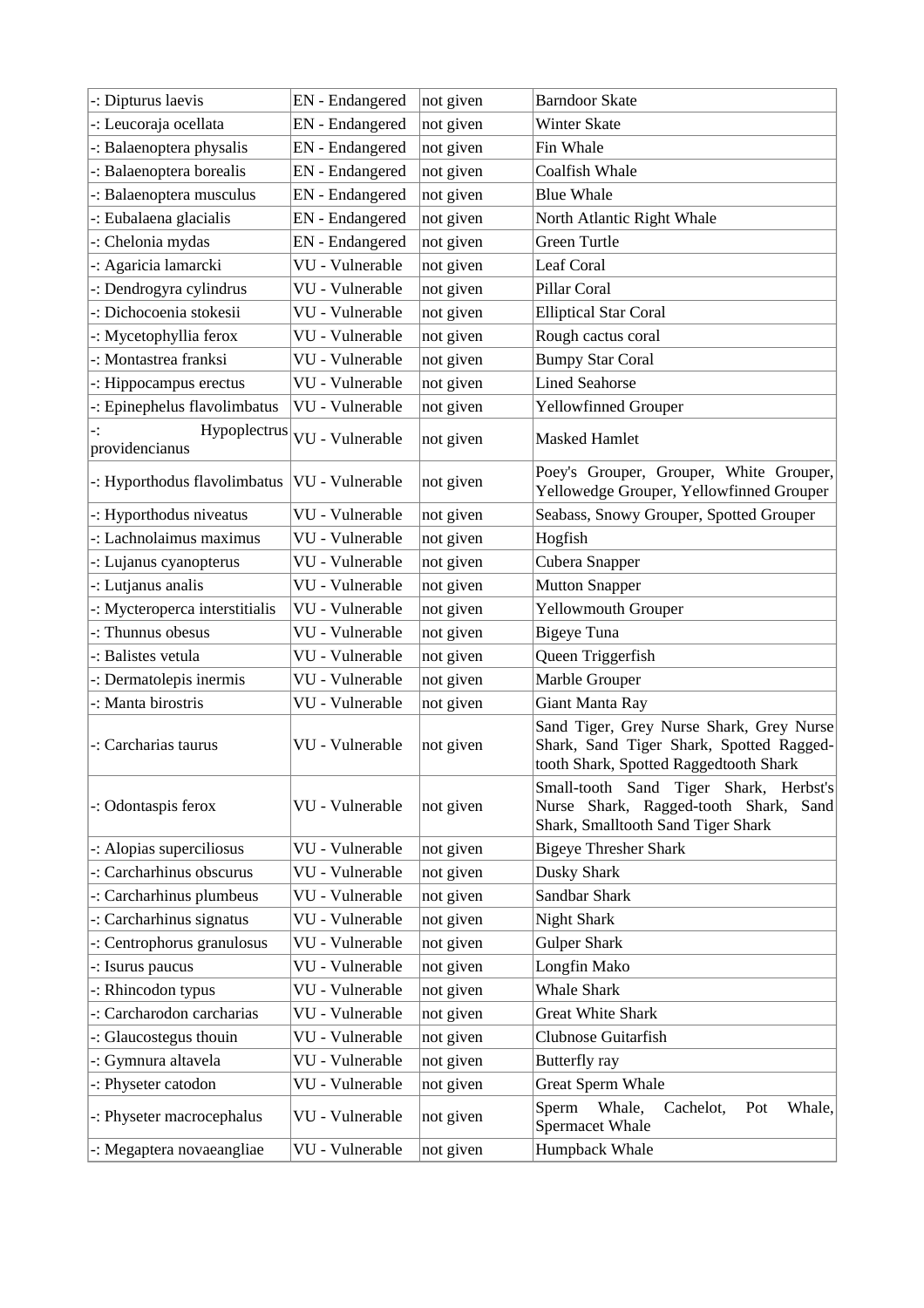|--|

| List of species in the national list of protected species Estimate<br>that are present in your site | population size | $\left  \right $ Comments if any                            |
|-----------------------------------------------------------------------------------------------------|-----------------|-------------------------------------------------------------|
| -: Elasmobranchii                                                                                   | not given       | Sharks are protected in the MPA by<br>specific legislation. |

#### **d - Human population and current activities**

**Inhabitants inside the area or in the zone of potential direct impact on the protected area:** 

|                       | Inside the area              |                                | In the zone of potential direct impact |                 |  |
|-----------------------|------------------------------|--------------------------------|----------------------------------------|-----------------|--|
|                       | Permanent Seasonal Permanent |                                |                                        | <i>Seasonal</i> |  |
| Inhabitants not given |                              | $ not\>$ given $ 30000\rangle$ |                                        | 100000          |  |

**Comments about the previous table:** 

Populations adjecent to the MPA number approximately 30,000. During the tourist high season the population increases to approximately 100,000 individuals. In 2013, a further 1.8 million visitors arrived by cruise ship, involving 631 vessel calls.

#### **Description of population, current human uses and development:**

The main threats to the biodiversity of the MPA are habitat destruction and degradation caused by the growth of inhabited areas, tourism development and pollution. Since the 1950's, several groups have argued for the need to preserve valuable nature areas, not only for conservation but also for the benefit of tourism.

Overfishing of St Maarten's territorial waters is a potential problem. In this context it is also important to note that in addition to pelagic fish, globally endangered sea turtles, sea birds and dolphins are threatened by illegal fishing activities.

The seagrasses have all but disappeared as a result of pollution, anchoring and eutrophication caused by excessive nutrients entering coastal waters. The overfishing of Queen Conch (*Strombus gigas*) has also disrupted the dense root networks of the seagrasses removing their sediment binding and trapping function which results in murkier waters and mobile sediments.

Increases in nutrient and sediment runoff due to coastal development are harmful to coral reefs. The higher concentration of particles in the water leads to increased turbidity and lower light availability for coral growth. The raised nutrient concentrations stimulate the growth of algae, which can out compete hard corals for settlement space. Nutrients usually enter the marine environment as part of a sewage or runoff cocktail that includes pollutants such as hydrocarbons, heavy metals and toxic chemicals, all of which kill corals and effect fish life.

From the study carried out in 2001 Hen & Chicken Reef is the shallowest and closest to shore of the three reefs studied. It also has the highest percent bottom cover by algae. This suggests that unsustainable coastal development on St Maarten (nutrients, run off and pollution) is directly affecting the coral reef communities.

St Maarten's coral reefs face a number of pressures, some natural and some man-made, though global warming is clearly the most significant. In addition to storm damage, significant natural impacts on local reefs during the 1970s and 1980s include an outbreak of white band disease (1980-1982), which caused the death of 90% of the standing stock of Staghorn Coral (*Acropora cervicornis*) and Elkhorn Coral (*Acropora palmata*). This was followed by the mass mortality of Black Spiny Sea Urchin (*Diadema antillarum*) one of the most important grazers on Caribbean reefs. Both events were thought to have been caused by a water-borne pathogen and both impacted on the entire Caribbean Basin.

There has been repeated Caribbean wide coral bleaching events since 1989 some of which have caused wide spread mortality of corals. Particularly sever episodes were recorded in 1990, 1992, 1993, 1995, with the most significant global mass bleaching event ever recorded in 1998. Most recently, in 2005 a particularly intense coral bleaching event occurred which affected most parts of the Caribbean.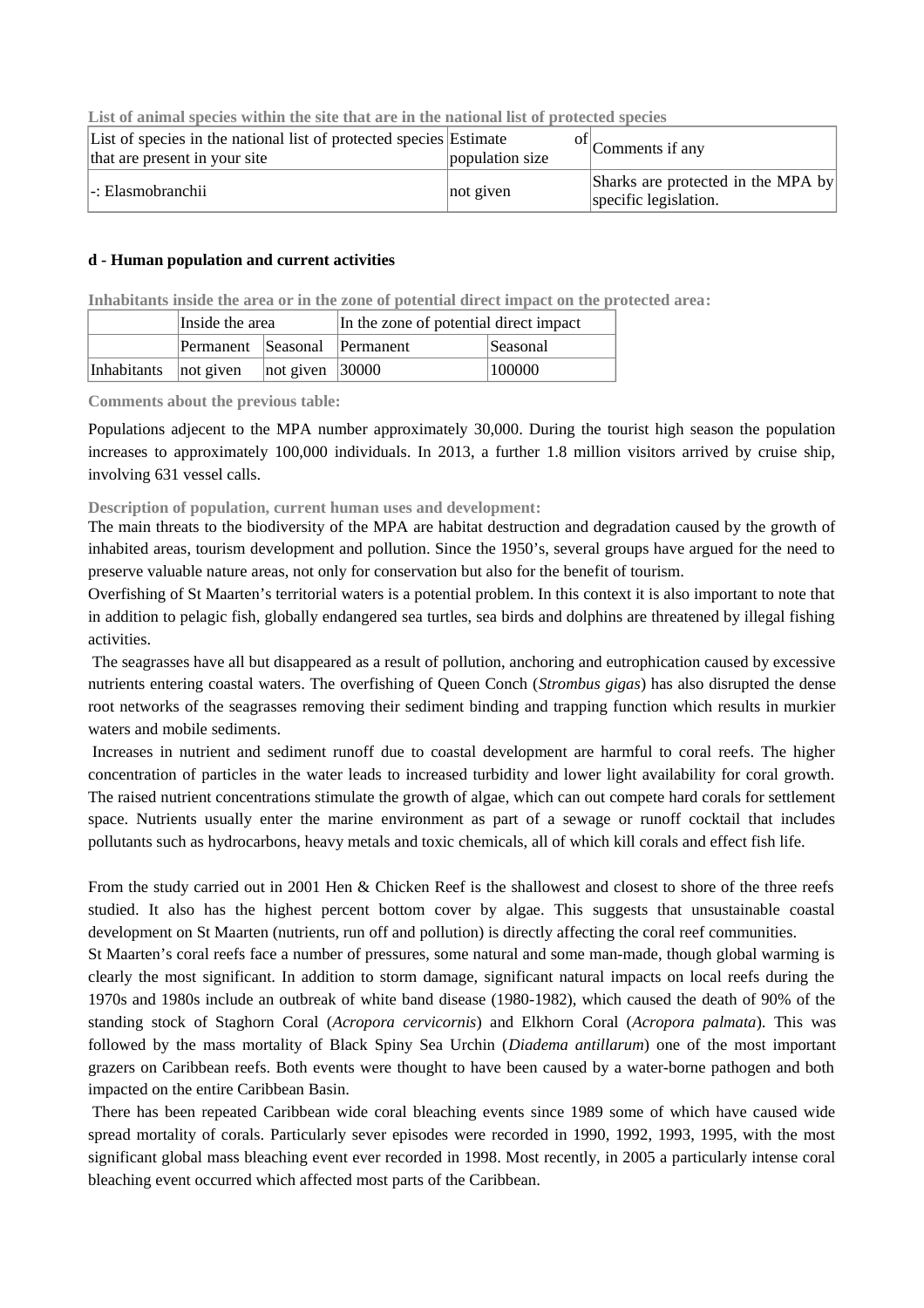| Activities  | Current human Possible<br>uses | development | Description / comments, if any                                                                                                                                             |
|-------------|--------------------------------|-------------|----------------------------------------------------------------------------------------------------------------------------------------------------------------------------|
| Tourism     | very important increase        |             | There is a continued tourism development thrust which has<br>significant repercussions for the Marine Park                                                                 |
| Fishing     | limited                        | decrease    | Due to the Marine Resource being severely depleted there is<br>very limited fishing pressure occurring.                                                                    |
| Agriculture | absent                         | unknown     |                                                                                                                                                                            |
| Industry    | significant                    | increase    | There are plans to develop an industrial area which is<br>downstream from the MPA. This could result in pollution<br>originating from industrial points affecting the MPA. |
| Forestry    | absent                         | unknown     |                                                                                                                                                                            |
| Others      | absent                         | unknown     |                                                                                                                                                                            |

#### **e - Other relevant features**

#### **Educational feature:**

Education is an important function of the MPA. Local educational oriented programs and those from abroad all occur within the limit of the MPA

#### **Scientific feature:**

The MPA presents an area which is of high value to science, particularly with regards to the study of coral reef and benthic organisms.

#### **Research feature:**

Various research projects are currently under way in the MPA to determine the composition of the ecosystem

#### **Historical feature:**

The Man of War Shoal Marine Park also includes Proselyte Reef, which was named after the HMS Proselyte, a 32 gun frigate which struck the "man of War Shoal" on September 4th 1801. Artifacts such as large anchors, cannons, barrel hoops, cannon balls, and pottery are still evident on this popular St. Maarten Dive site. The site is also considered a Marine Archeological treasure.

#### **Archaeological feature:**

the Man of War Shoal Marine Park also includes Proselyte Reef, which was named after the HMS Proselyte, a 32 gun frigate which struck the "man of War Shoal" on September 4th 1801. Artifacts such as large anchors, cannons, barrel hoops, cannon balls, and pottery are still evident on this popular St. Maarten Dive site. The site is also considered a Marine Archeological treasure.

## **f - Impacts and threats affecting the area**

**Impacts and threats** *within* **the area**

| Impact<br> threats                                         | and | level          | Evolution<br>term | Evolution<br>term | In the short In the long Species affected                                                                                                                     | Habitats<br>affected                       | Description<br>comments                                                                      |
|------------------------------------------------------------|-----|----------------|-------------------|-------------------|---------------------------------------------------------------------------------------------------------------------------------------------------------------|--------------------------------------------|----------------------------------------------------------------------------------------------|
| Exploitation of<br> natural <br>ressources:<br>Fishing     |     | significant    | decrease          | increase          | Panulirus argus Lutjanus Coral<br>campechanus<br>Ocyurus<br>Strombus<br>chrysurus<br>gigas<br>Acanthocybium<br>solandri<br>Coryphaena<br>hippurus Thunnus sp. | Reef,<br>Seagrass,<br><b>Open</b><br>Ocean | Although<br>artesanal<br>Nature, fishing<br>in<br>still<br>poses<br>a<br>significant threat. |
| Exploitation of<br> natural <br>ressources:<br>Agriculture |     | limited        | unknown           | unknown           |                                                                                                                                                               |                                            | N/A                                                                                          |
| Exploitation                                               |     | of significant | increase          | increase          | All within MPA                                                                                                                                                | Coral                                      | Pressures<br>from<br>thel                                                                    |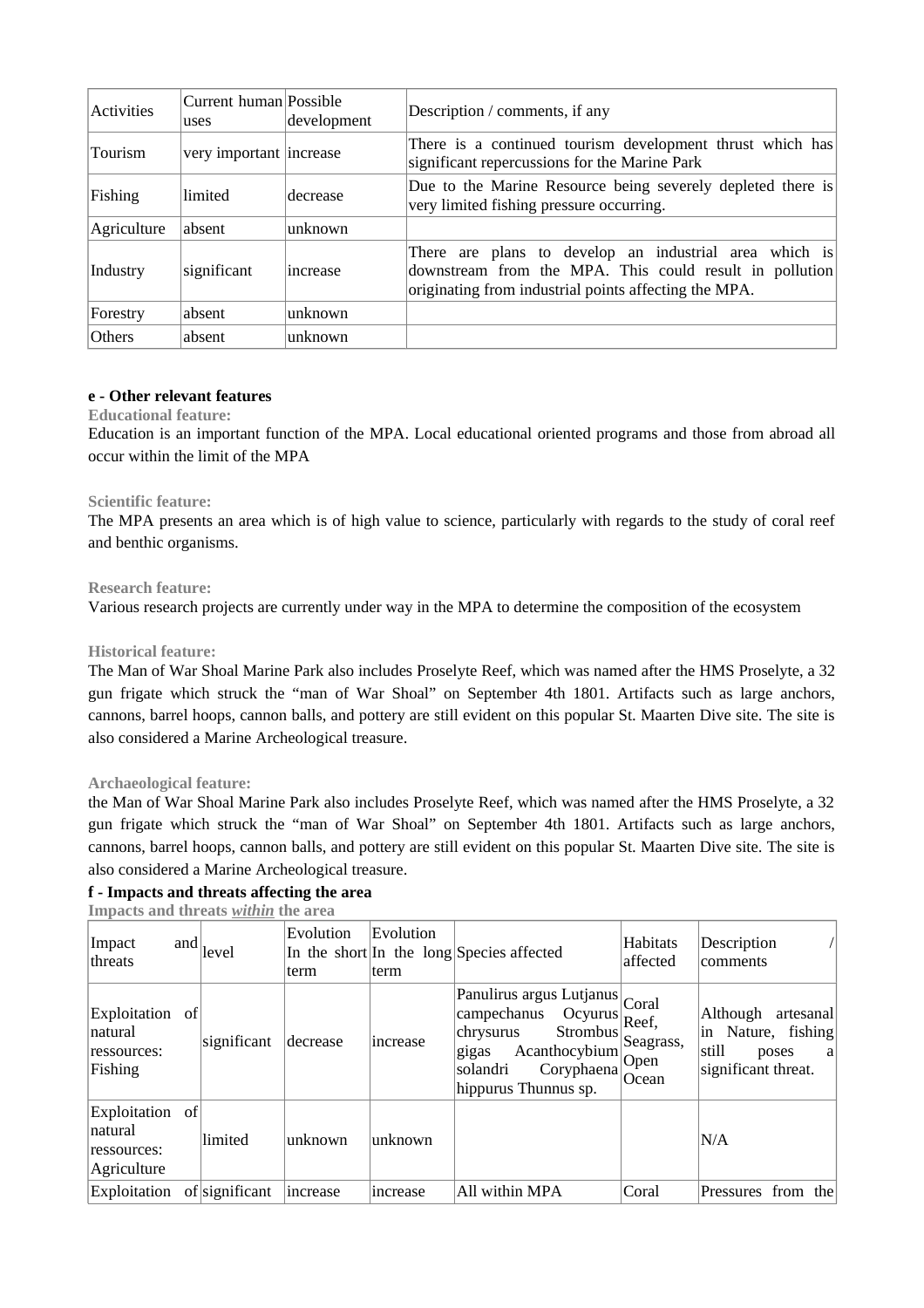| natural<br>ressources:<br>Tourism                            |             |          |          |                                                                                                                                                 | Reef,<br>Seagrass,<br>Open<br>Ocean          | diving<br>industry,<br>particularly<br>cruise<br>tourism continue to<br>affect<br>the<br>ecosystem.                                                             |
|--------------------------------------------------------------|-------------|----------|----------|-------------------------------------------------------------------------------------------------------------------------------------------------|----------------------------------------------|-----------------------------------------------------------------------------------------------------------------------------------------------------------------|
| Exploitation of<br>natural<br>ressources:<br>Industry        | limited     | unknown  | unknown  |                                                                                                                                                 |                                              | N/A                                                                                                                                                             |
| Exploitation of<br>natural<br>ressources:<br>Forest products | limited     | unknown  | unknown  |                                                                                                                                                 |                                              | N/A                                                                                                                                                             |
| Increased<br>population                                      | significant | increase | increase | All within MPA                                                                                                                                  | Coral<br>Reef,<br>Seagrass,<br>Open<br>Ocean | Increased<br>population will in<br>turn<br>result<br>in<br>increased<br>pressure<br>on the MPA due to<br>overfishing<br>and<br>land based sources<br>of stress. |
| Invasive<br>alien<br>species                                 | significant | increase | increase | Labridae, Panulirus<br>Lutjanus<br>argus<br>campechanus, Scaridae, Coral Reef negative effect on<br>Pomacentridae,<br>and<br>various other Spp. |                                              | The introduction of<br>the invasive lionfish<br>has already had a<br>of<br>the population<br>fish species within<br>the MPA.                                    |
| Pollution                                                    | significant | increase | increase | All within MPA                                                                                                                                  | Coral<br>Reef,<br><b>Seagrass</b>            | Land<br>of<br>sources<br>will<br>pollution<br>and<br>the<br>increase<br>negative effects on<br>the ecosystem will<br>continue.                                  |
| Other                                                        | limited     | unknown  | unknown  |                                                                                                                                                 |                                              | N/A                                                                                                                                                             |

**Impacts and threats** *around* **the area**

| Impact<br>threats                                        | and | Level             | Evolution<br>term | Evolution<br>term | In the short In the long Species affected                                                                                                               | <b>Habitats</b><br>affected                  | Description<br>comments                                                                          |
|----------------------------------------------------------|-----|-------------------|-------------------|-------------------|---------------------------------------------------------------------------------------------------------------------------------------------------------|----------------------------------------------|--------------------------------------------------------------------------------------------------|
| Exploitation of<br>natural<br>ressources:<br>Fishing     |     | very<br>important | increase          | increase          | Panulirus<br>argus<br>Lutjanus campechanus Coral<br>chrysurus Reef,<br>Ocyurus<br>Strombus<br>Acanthocybium<br>solandri<br>Coryphaena Ocean<br>hippurus | gigas Seagrass,<br>Open                      | Although artesanal in<br>Nature, fishing still<br>significant<br>poses<br>$\mathbf{a}$<br>threat |
| Exploitation of<br>natural<br>ressources:<br>Agriculture |     | limited           | unknown           | unknown           |                                                                                                                                                         |                                              | N/A                                                                                              |
| Exploitation of<br>natural<br>ressources:<br>Tourism     |     | significant       | increase          | increase          | Various                                                                                                                                                 | Coral<br>Reef,<br>Seagrass,<br>Open<br>Ocean | Tourism Pressure is<br>signnificantly on the<br>rise surrounding St.<br>Maarten                  |
| Exploitation of significant<br>natural                   |     |                   | increase          | increase          | Various                                                                                                                                                 | Coral<br>Reef,                               | tourism<br>proposed<br>development<br>will                                                       |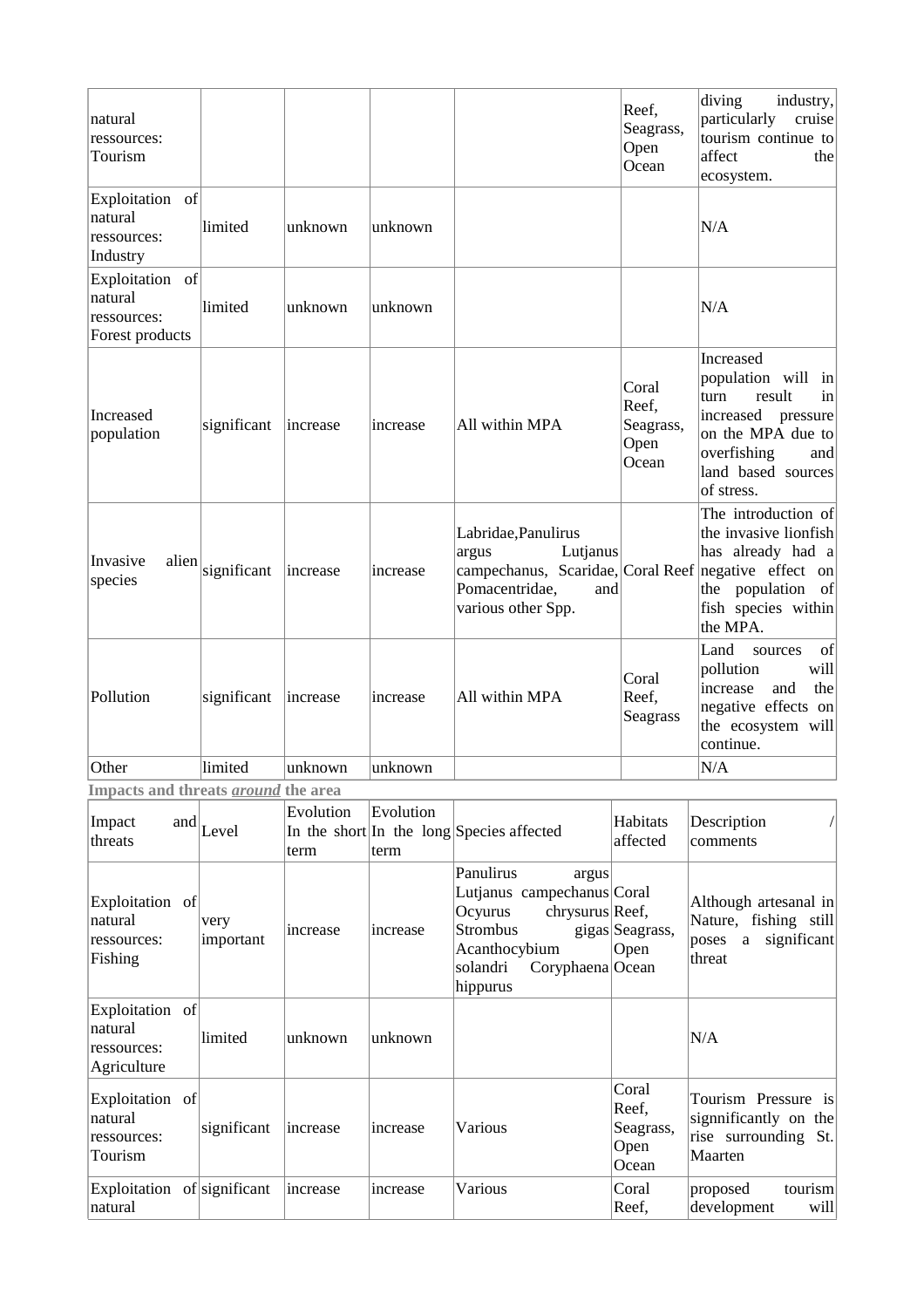| ressources:<br>Industry                                      |                   |          |          |                                                                                                                      | Seagrass,<br>Open<br>Ocean                   | industry<br>increase<br>effects<br>the<br>on<br>ecosystem                                                                                                                |
|--------------------------------------------------------------|-------------------|----------|----------|----------------------------------------------------------------------------------------------------------------------|----------------------------------------------|--------------------------------------------------------------------------------------------------------------------------------------------------------------------------|
| Exploitation of<br>natural<br>ressources:<br>Forest products | limited           | unknown  | unknown  |                                                                                                                      |                                              | N/A                                                                                                                                                                      |
| Increased<br>population                                      | very<br>important | increase | increase | Various                                                                                                              | Coral<br>Reef,<br>Seagrass,<br>Open<br>Ocean | Increased population<br>will in turn result in<br>increased pressure on<br>the marine ecosystem<br>overfishing<br>due<br>to<br>land<br>based<br>and<br>sources of stress |
| Invasive<br>alien<br>species                                 | significant       | increase | increase | Labridae, Panulirus<br>Lutjanus<br>argus<br>campechanus,<br>Scaridae,<br>Pomacentridae,<br>and<br>various other Spp. |                                              | invasive lionfish has<br>already<br>had<br>a<br>Coral Reef negative effect on the<br>population<br>of<br>fish<br>species                                                 |
| Pollution                                                    | very<br>important | increase | increase | Various                                                                                                              | Coral<br>Reef,<br>Seagrass,<br>Open<br>Ocean | of<br>Land<br>sources<br>pollution<br>will<br>the<br>and<br>increase<br>negative effects<br>on<br>the ecosystem<br>will<br>continue                                      |
| Other                                                        | limited           | unknown  | unknown  |                                                                                                                      |                                              | N/A                                                                                                                                                                      |

#### **h - Information and knowledge**

**Information and knowledge available**

Despite it being a relatively newly established MPA there is quite a bit of documentation available on the species composition, baseline inventories, and social and economic valuations;

Each of the information types described below are available to staff and have been identified via the DCNA Management Success Project or by Kenchington, R. A. (1990) (Managing Marine Environments, Taylor and Francis, New York.) as important background information for the running of any PA;

Nautical chart; Nature Foundation St Maarten Imray chart.

Tide tables; Web/press.

Community descriptions; very basic descriptions in the Management Plan.

Species lists; Keystone species as listed by nature Foundation St Maarten.

Status of commercially important species; Some shark data, anecdotal data on other species.

Status of endangered, threatened and endemic species; online CITES list and RED List data, endemic species information does not exist.

Aerial photographs; 2011 photos of run off shoreline, none of the MPA itself.

Land use plans; 1993 VROM zoning plan for St. Maarten

Topographical maps; 1977, VROM Arcview programme

Economic valuation; carried out by Nature Foundation St Maarten in 2010.

User Fee Survey; carried out by Nature Foundation St Maarten 2011 (willingness to pay).

GIS; Basic files for producing location (base) maps.

The following important sources of information for the MPA are not available;

Maps of currents

Bathymetric charts

Baseline habitat maps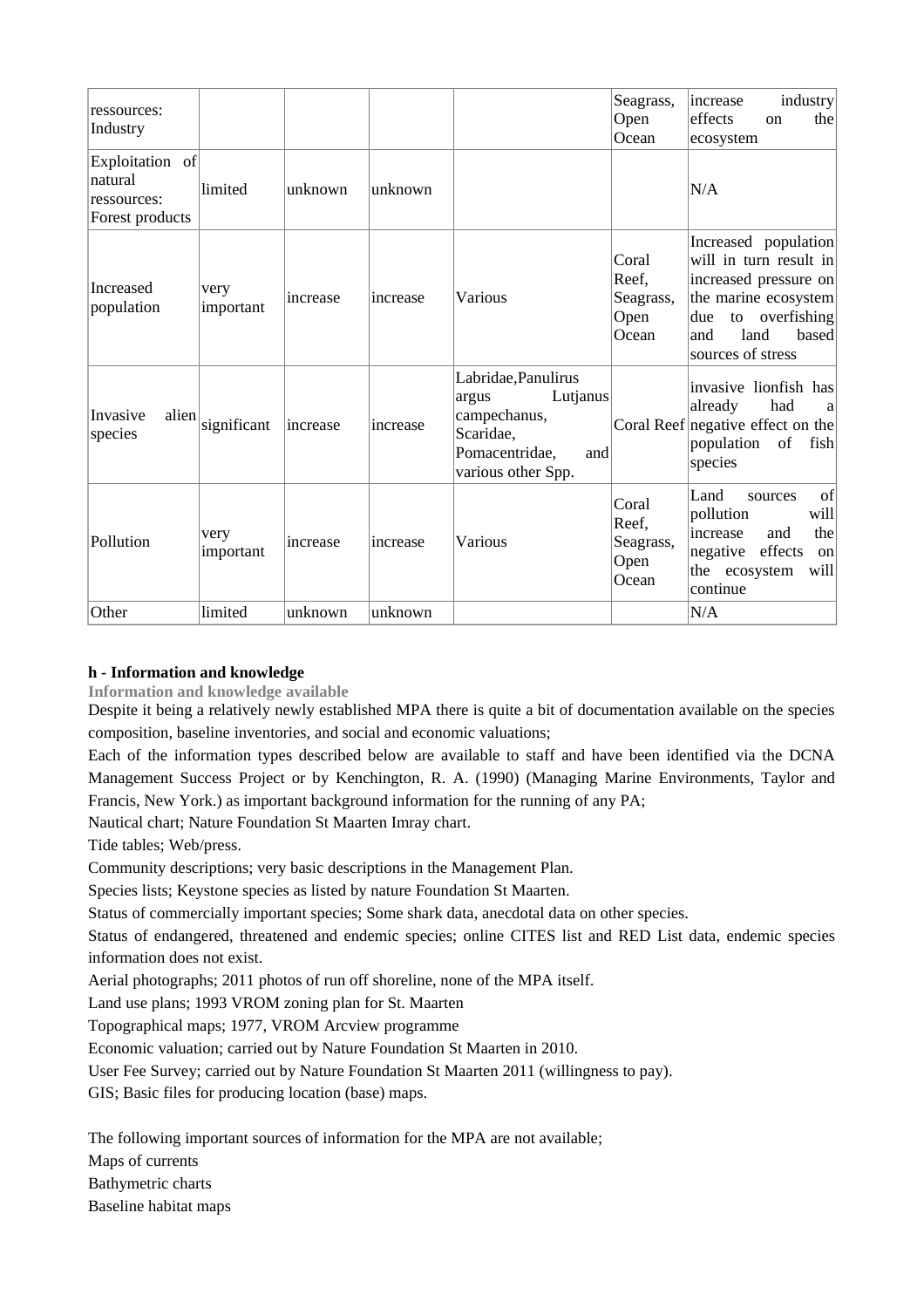**List of the main publications**

| Title                                                                           | Author                    | Year | Editor<br>review |
|---------------------------------------------------------------------------------|---------------------------|------|------------------|
| Nature Foundation Bleaching Response Plan                                       | Tadzio<br><b>Bervoets</b> | 2010 | N/A              |
| Nature Foundation Lionfish Response Plan                                        | Tadzio<br><b>Bervoets</b> | 2010 | N/A              |
| Report St. Maarten Marine Mammal Census                                         | Tadzio<br><b>Bervoets</b> | 2011 | N/A              |
| Report Halophilia stipulacea                                                    | Tadzio<br><b>Bervoets</b> | 2011 | N/A              |
| NATURE FOUNDATION AQUATIC RESEARCH Tadzio<br>RESULTS OF<br><b>PROJECT</b>       | <b>Bervoets</b>           | 2010 | N/A              |
| REPORT ON THE VALUATION OF ST. MAARTEN'S CORAL REEF Tadzio<br><b>ECOSYSTEMS</b> | <b>Bervoets</b>           | 2010 | N/A              |

**Briefly indicate in the chart if any regular monitoring is performed and for what groups/species**

| <b>Species</b><br>monitored<br>$ $ (give the<br>name) | group Frequency<br>οf<br>monitoring<br>scientific $\alpha$ /<br>biannual<br>etc) | Comments<br>(In particular, you can describe here the monitoring methods that<br>are used)                                  |
|-------------------------------------------------------|----------------------------------------------------------------------------------|-----------------------------------------------------------------------------------------------------------------------------|
| Marine Mammals                                        | Annual                                                                           | Marine Mammal Monitoring Occurs from January to May                                                                         |
| Lionfish                                              | Monthly                                                                          | Lionfish monitoring for effects on coral reefs occurs on a monthly<br><b>basis</b>                                          |
| Coral Bleaching                                       | higher                                                                           | Six times anually or Coral Bleaching monitoring is conducted six times yearly or more<br>frequent based on bleaching events |
| Coral<br>Reef<br>Monitoring                           | Monthly                                                                          | Coral Reef Monitoring Occurs once a month                                                                                   |
| Seagrasses                                            | Bi-anually                                                                       | seagrasses are monitored twice a year                                                                                       |

#### **Chapter 4. ECOLOGICAL CRITERIA**

*(Guidelines and Criteria Section B/ Ecological Criteria) Nominated areas must conform to at least one of the eight ecological criteria. Describe how the nominated site satisfies one or more of the following criteria. (Attach in Annex any relevant supporting documents.)*

**Representativeness:** 

The coral reefs of Man O War Shoal Marine Park represent the most of the healthiest reefs found in the waters off St Maarten. They are significant for their structure, the habitat they provide as well as for the animals and plants that live there. The different reef formations; patch reefs, spur and groove reefs as well as caves and canyons represent many of the reef types found in the region.

The Man O War Shoal Marine Park is an important habitat for turtles, Caribbean Reef Sharks and Nurse sharks, as well as other species of shark. These animals also migrate between Anguillan and St Bathelemy's waters.

#### **Conservation value:**

The habitats within the Man O War Shoal Marine Park provide a home and migratory stop over or breeding site for 54 IUCN Red List Species, 10 CITES Appendix I species and 89 Appendix II species (2011 data), see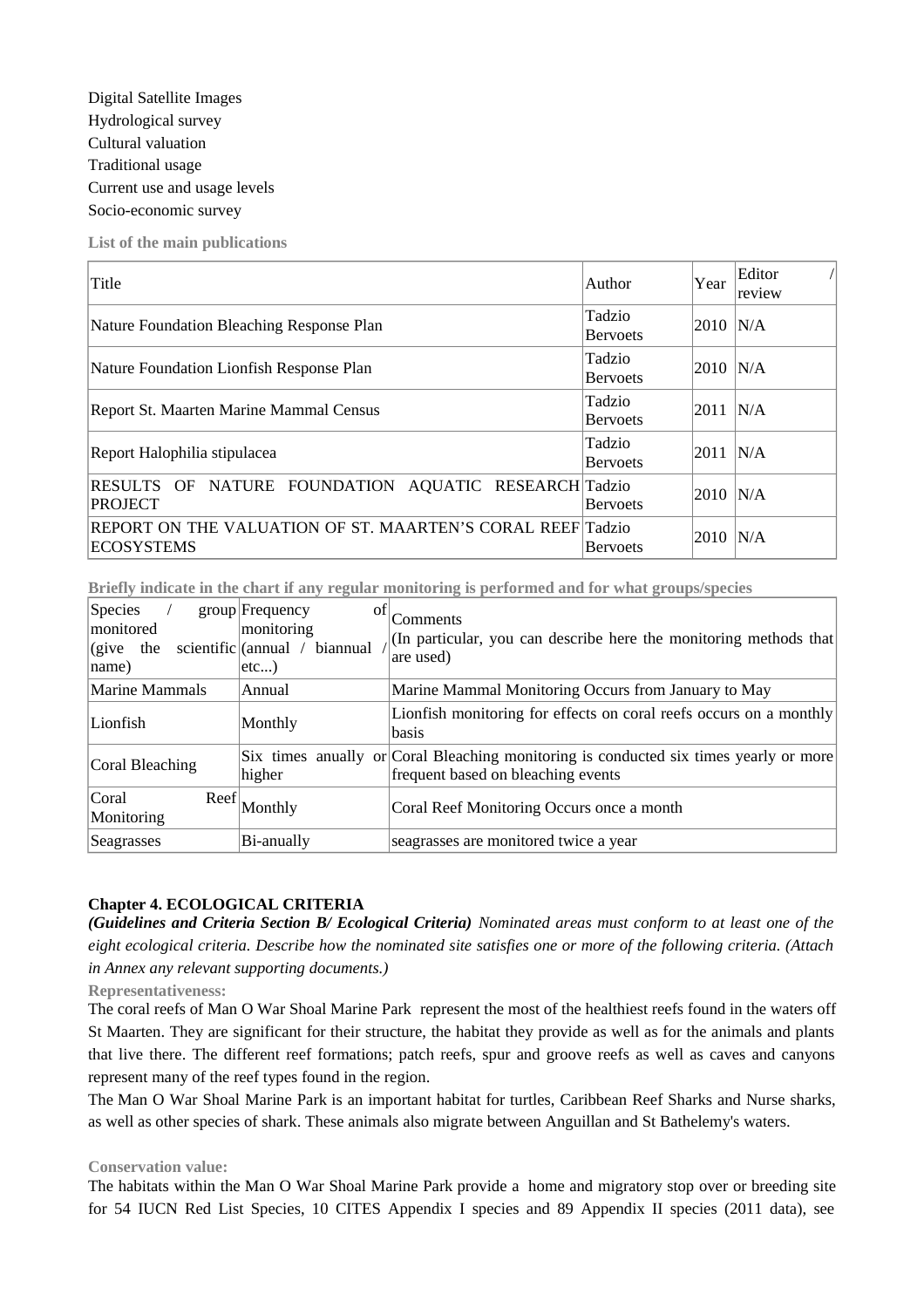#### Attachment 4.

The Shark Research Project within Man O War Shoal Marine Park, which is carried out by nature Foundation St Maarten is providing further information on shark abundance, migratory patterns and home range in the marine park and near coastal waters. This information will allow the decision makers to continuously fine-tune and enforce the decree for protection of sharks and rays on St. Maarten.

Along with neighbouring MPA's the Man O War Shoal Marine Park forms part of the AGOA marine mammal sanctuary, offering protection to all mammals, from the smaller dolphin species to the larger Humpback Whales.

#### **Rarity:**

The coral reef habitats found within Man O War Shoal Marine Park have been depleted accross their range throughout the wider Caribbean. Coral reefs and seagrass beds are globally threatened by anropogenic stresses.

#### **Naturalness:**

Due to it's location off shore, the area covered by the Man O War Shoal Marine Park has, so far, seemingly avoided many local anthropogenic disturbances. Most of the Man O War Shoal Marine Park is between 1km and 7 km off shore, making it less vulnerable (but not totally isolated from) to terrestrial inputs than islands with MPA's that contain fringing reefs. Fishing has had an impact on the ecology of the area, but the establishment of the MPA in 2010 will hopefully go some way to addressing this. The structure, function and species of the various habitats are largely intact.

#### **Critical habitats:**

The coral reef, seagrass and benthic habitats within the Man O War Shoal Marine Park provide a home and migratory stop over or breeding site for 54 IUCN Red List Species, 32 SPAW Annex II species and 246 Annex III species. These include hard and soft corals, marine mammals, endangered sea turtles, sharks and many fish species including grouper. The area was also once home to conch populations which now may have a chance to recover. Coral reefs and seagrass beds are globally threatened by anropogenic stresses.

#### **Diversity:**

The coral reef and segrass habitats of the Man O War Shoal Marine Park are home to many endangered species, as listed above. It is also home to many more species of plants and animals that are not (or not yet) classified as endangered. This adds to the diversity of the area, both in terms of the actual number of different species and the diversity of the populations of each species. Often the 'less endangered' species have value as flagship species for the local human population.

#### **Connectivity/coherence:**

The Man O War Shoal Marine Park is relatively close to other marine parks; Reserve Natural St Martin, located on the French Side of St Maarten, which is only 6km from the North West boundary along the relatively undisturbed East Coast of St Maarten. Over open sea, the Man O War Shoal Marine Park is also conected to Saba National Marine Park (45km), Saba Bank National Marine Park (55km) and St Eustatius National Marine Park (60km), which may possibly act as seeding grounds for species with free swimming larval stages of their life cycles. The Man O War Shoal Marine Park staff are currently working closely with the AGOA marine mammal sanctuary iniative to establish a large, cohesive protected site for marine mammals in the region.

The deeper St Barthelemy Channel to the south of the Man O War Shoal Marine Park, including the deeper water in the MPA is likely to act as a ecological and biological corridor.

#### **Resilience:**

As a protected site, the Man O War Shoal Marine Park will provide a source of juveniles for nearby marine habitats on St Maarten. This is particularly the case for corals and other invertebrates that have a larval stage in their life cycle where they are dispeared into the water column. Many of the coastal marine habitats of St Maarten are under threat from pollution, sedimentation and development, making the Man O War Shoal Marine Parka critical site for aiding recovery. The habitats and species within the Man O War Shoal Marine Park are relatively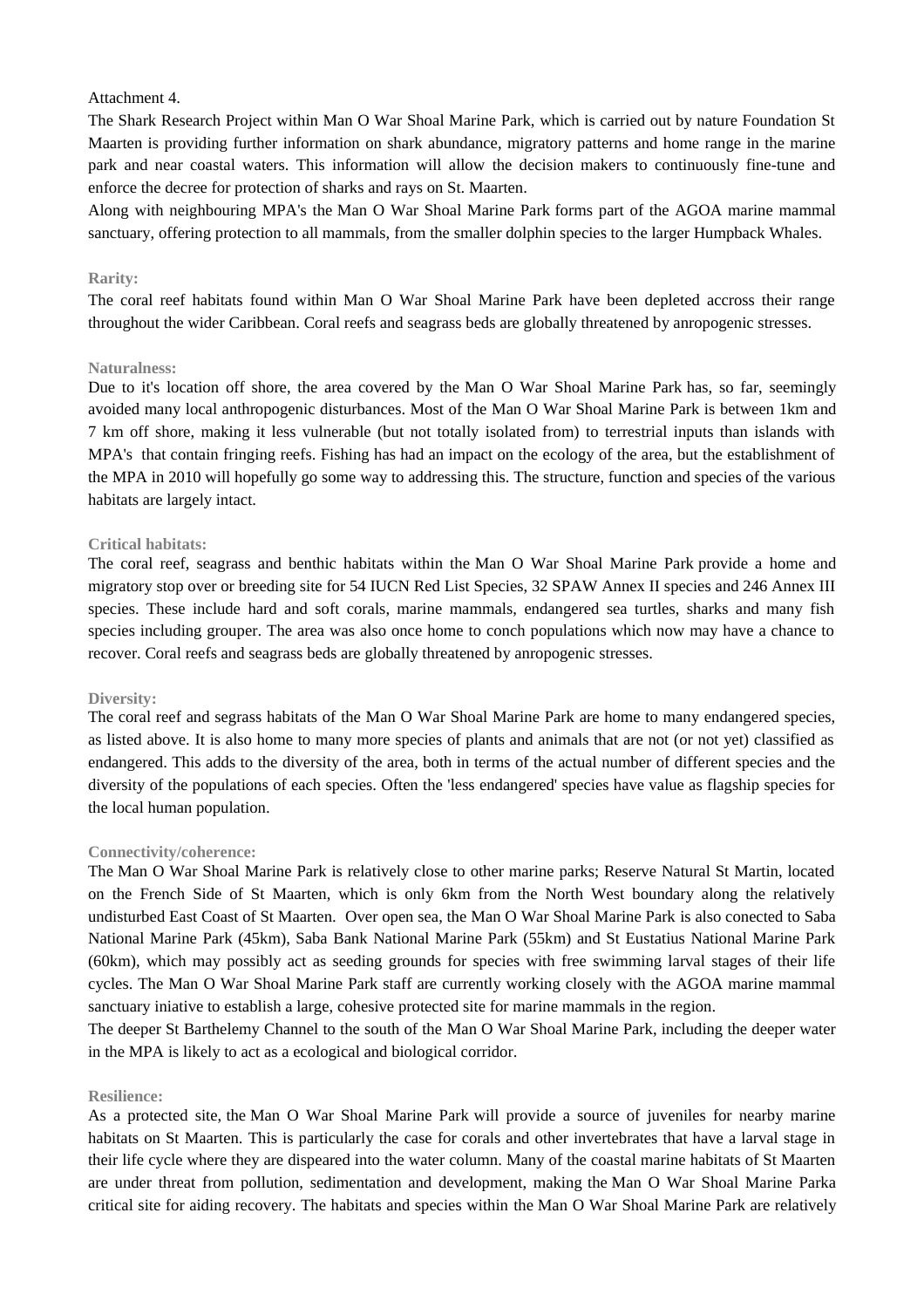resilient to natural threats because of their distance from the nearest terrestrial influences on stress to marine organisms.

## **Chapter 5. CULTURAL AND SOCIO-ECONOMIC CRITERIA**

*(Guidelines and Criteria Section B / Cultural and Socio-Economic Criteria) Nominated Areas must conform, where applicable, to at least one of the three Cultural and Socio-Economic Criteria. If applicable, describe how the nominated site satisfies one or more of the following three Criteria (Attach in Annex any specific and relevant documents in support of these criteria).*

### **Productivity:**

The Man O War Shoal Marine Park helps conserve, maintain and restore natural processes at the habitat and species level. There is regular exchange for feeding and reproduction and continuous movement of water and animals between reefs, seagrasses and benthic habitats within and adjacent to the Man O War Shoal Marine Park. This provides a wide variety of natural resources that are used by the local human population, from those that are directly extracted, such as fish caught in the artisanal fishery, to marine sediments that help form the valued beaches of St Maarten.

## **Cultural and traditional use:**

There are a small number of artisanal fisherfolk who make use of the the Man O War Shoal Marine Park using traditional hand line capture methods. A fish market that is subsidised by the government takes place every day north of Simpson Bay Lagoon on St Maarten.

#### **Socio-economic benefits:**

The beaches and waters of St Maarten attract approximately 2 million visitors a year, creating employment for 85% of the islands population. Tourism and the marine industry contribute \$500 million and \$30 million to the economy respectively and both depend on the health of St Maarten's marine resources.

The Man O War Shoal Marine Park is a focal point for dive tourism. A study in 2010 estimated that 15 to 20% of all visitors to St Maarten engage in diving activities, either through dive trips, dive courses, or tryout dives/ resort courses. Annually, total income for dive related activities was estimated to be USD \$9,689,625.

This is a considerable economic contribution by the Diving Sector to both the economy and Tourism Product of St. Maarten. The ongoing management of the Man O War Shoal Marine Park, to which regional networking is essential, goes some way to ensuring the benefits can be enjoyed into tthe future.

## **Chapter 6. MANAGEMENT**

## **a - Legal and policy framework (attach in Annex a copy of original texts, and indicate, if possible, the IUCN status)**

**National status of your protected area:**

The Man O War Shoal Marine Park is legally protected through a Ministerial Decree signed on 17th December 2010 (Attachment 9).

St Maarten, under the Netherlands Antilles was party to:

- The CITES convention
- Cartegena Convention
- Inter American Convention For The Protection
- And Conservation Of Sea Turtles
- Convention On Biological Diversity ("Cbd")
- Convention On The Conservation Of Migratory
- Species Of Wild Animals ("Bonn Convention" Or "Cms")
- Ramsar Convention On Wetlands (Ramsar)
- International Convention For The Prevention Of Pollution From Ships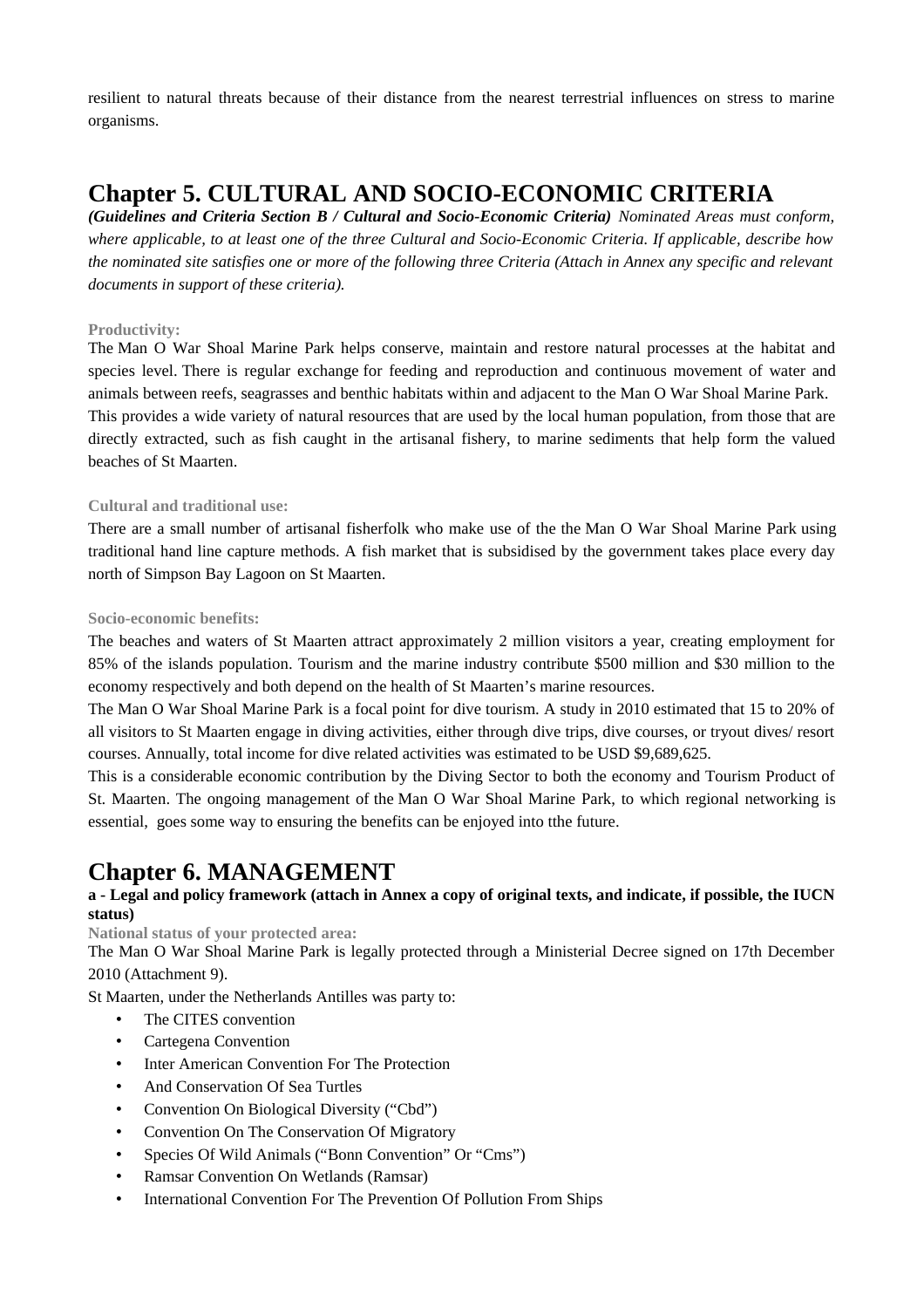The international treaties signed by the central Government of the Kingdom of the Netherlands also bound the Netherlands Antilles, and local governments were, and still are under the obligation to implement provisions of the international treaties. Although there is not usually any formal enforcement at the local level, continuous or serious breaches of obligations under the international agreement may result in exclusion from the convention, which may result in certain economical and political pressures on the non-compliant member state. The Netherlands Antilles is Party to a number of treaties, and are home to many sites and species protected under the Conventions.

**IUCN status (please tick the appropriate column if you know the IUCN category of your PA):**  Unknown

#### **b - Management structure, authority**

St. Maarten Nature Foundation has a service level agreement to be the management and scientific authority for marine and terrestrial ecosystems in St. Maarten. Subsequently, St. Maarten Nature Foundation has the contract with the government for the management of the Man O War Shoal Marine Park.

#### **c - Functional management body (with the authority and means to implement the framework)**

#### **Description of the management authority**

St. Maarten Nature Foundation is authorized "to make and execute all decisions pertaining to the management of the marine and terrestrial ecosystems, species management and specifically introduced species". This includes the management of the Man O War Shoal Marine Park (see above).

The St. Maarten Nature Foundation is a non-profit organisation that was established to enhance St. Maarten's natural environment through effective management, education, awareness and protection of natural resources.

The St. Maarten Nature Foundation's vision is a thriving actively managed and sustainably used marine environment around St. Maarten, which it aims to fulfill through the following mission: "to manage, conserve and restore St. Maarten's marine ecological, cultural and historical resources for education, ecological functionality and sustainable use with continued stakeholder participation, for the benefit of current and future generations".

#### **Means to implement the framework**

Nature Foundation St. Maarten is the body charged with the management of the Man of War Shoal Marine Park. It is a foundation registered locally on St. Maarten and governed by a volunteer Board of seven local people.who oversee the Nature Foundation St. Maarten activities and direct overall policy and strategy. Elected Board members have additional responsibilities in accordance with respective positions. Board meetings are called monthly, with minutes being circulated to the board. Meetings between the Nature Foundation St. Maarten manager, Tadzio Bervoets and board representatives take place as necessary. The day to day management of the Foundation is carried out by the manager and two further full time staff members along with part time consultants and volunteers.

#### **d - Objectives (clarify whether prioritized or of equal importance)**

| Objective                                                                                                                                                                                                           | Top<br>priority | Comment |
|---------------------------------------------------------------------------------------------------------------------------------------------------------------------------------------------------------------------|-----------------|---------|
| Facilitate the use of St. Maarten's marine environment for: a) tourism, yachting and $_{\text{No}}$<br>diving; b) education and c) research, monitoring and training.                                               |                 |         |
| Manage St. Maarten's Man of War Shoal Marine Park as a regionally and globally<br>significant protected area, within an effective legislative framework and with commitment $\overline{N}$<br>from stakeholders.    |                 |         |
| Ensure the promotion of the marine environment as a traditionally and contemporarily<br>valuable, sustainable, multiple use resource whilst establishing rules, guidelines, permits No<br>and enforcing legislation |                 |         |
| Ensure the involvement of the local community and stakeholders, to cultivate a sense of $\overline{N}$                                                                                                              |                 |         |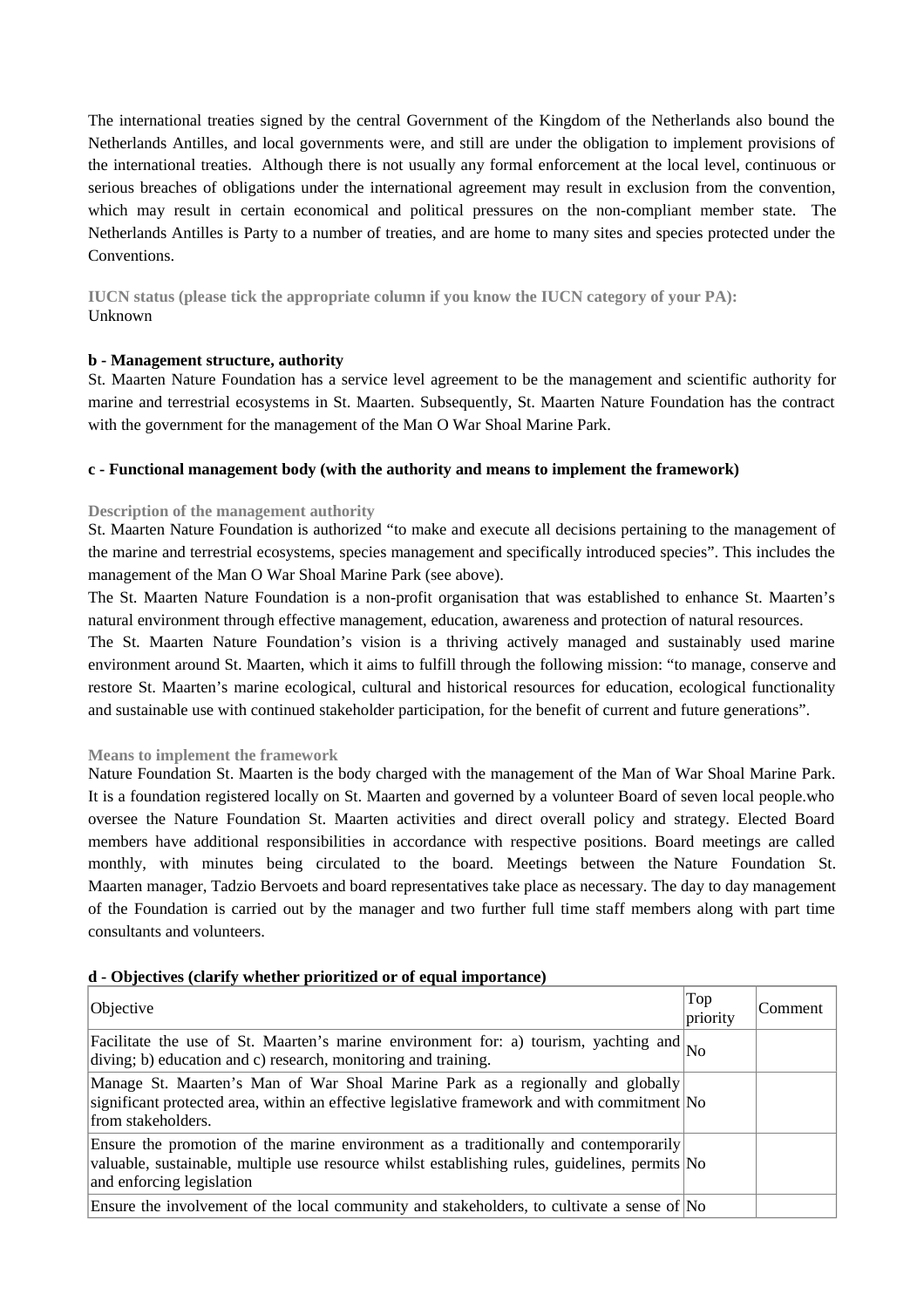| ownership and continuing support for the zoning, regulations and management practices |  |
|---------------------------------------------------------------------------------------|--|
| of Man of War Shoal Marine Park                                                       |  |

#### **Comments:**

ALSO: (interface will not allow this one to be entered) Conserve and restore, through practical conservation and active management; a) the natural values of the marine park, including threatened, rare and endangered species, habitats, water quality, biological diversity, ecosystem processes and aesthetic values and b) the cultural and historical marine resources of St. Maarten

#### **e - Brief description of management plan (attach in Annex a copy of the plan)**

The first management plan for the "St Maarten Marine Park" was written in 2007, this is available in Atachment 11. With the signing of the ministeerial decree in 2010 for the Man O War Shoal Marine Park, the existing management plan became outdated. There is a current initiative to establish a new plan for the MPA as soon as practically possible.

**Management plan - date of publication**  : 7/1/07 **Management plan duration**  : 5 **Date of Review planned**  : 9/9/14

#### **f - Clarify if some species/habitats listed in section III are the subject of more management/recovery/protection measures than others Habitats**

| Marine / costal / terrestrial Management<br>ecosystems | measures | Protection<br>measures | Recovery<br>measures | of<br>Comments/description<br>measures |
|--------------------------------------------------------|----------|------------------------|----------------------|----------------------------------------|
| Mangroves                                              | no       | no                     | no                   |                                        |
| Coral                                                  | yes      | yes                    | yes                  | Research and monitoring,<br>patrols.   |
| Sea grass beds                                         | yes      | yes                    | yes                  | Research and monitoring                |
| Wetlands                                               | no       | no                     | no                   |                                        |
| Forests                                                | no       | no                     | no                   |                                        |
| Others                                                 | no       | no                     | no                   |                                        |
| <b>Flora</b>                                           |          |                        |                      |                                        |

| Species from SPAW Annex 3 Management                |                 | Protection | Recovery | Comments/description<br>of measures |
|-----------------------------------------------------|-----------------|------------|----------|-------------------------------------|
| present in your area                                | measures        | measures   | measures |                                     |
| Hydrocharitaceae:<br><b>Thalassia</b><br>testudinum | yes             | yes        | no       |                                     |
| Hydrocharitaceae:<br>Halophila<br>baillonis         | no              | no         | no       |                                     |
| Hydrocharitaceae:<br>Halophila<br>decipiens         | $\overline{p}$  | no         | no       |                                     |
| Hydrocharitaceae:<br>Halophila<br>engelmannii       | $\overline{no}$ | no         | no       |                                     |
| Fauna                                               |                 |            |          |                                     |
| Species from SPAW Annex 2 Management                |                 | Protection | Recovery | Comments/description                |
| present in your area                                | measures        | measures   | measures | of measures                         |
| Reptiles: Caretta caretta                           | ves             | yes        | no       |                                     |
| Reptiles: Chelonia mydas                            | yes             | yes        | no       |                                     |
| Reptiles: Eretmochelys imbricata yes                |                 | yes        | no       |                                     |
| Reptiles: Dermochelys coriacea                      | yes             | yes        | no       |                                     |
| Birds: Puffinus lherminieri                         | yes             | yes        | no       |                                     |
| Birds: Sterna dougallii dougallii                   | ves             | yes        | no       |                                     |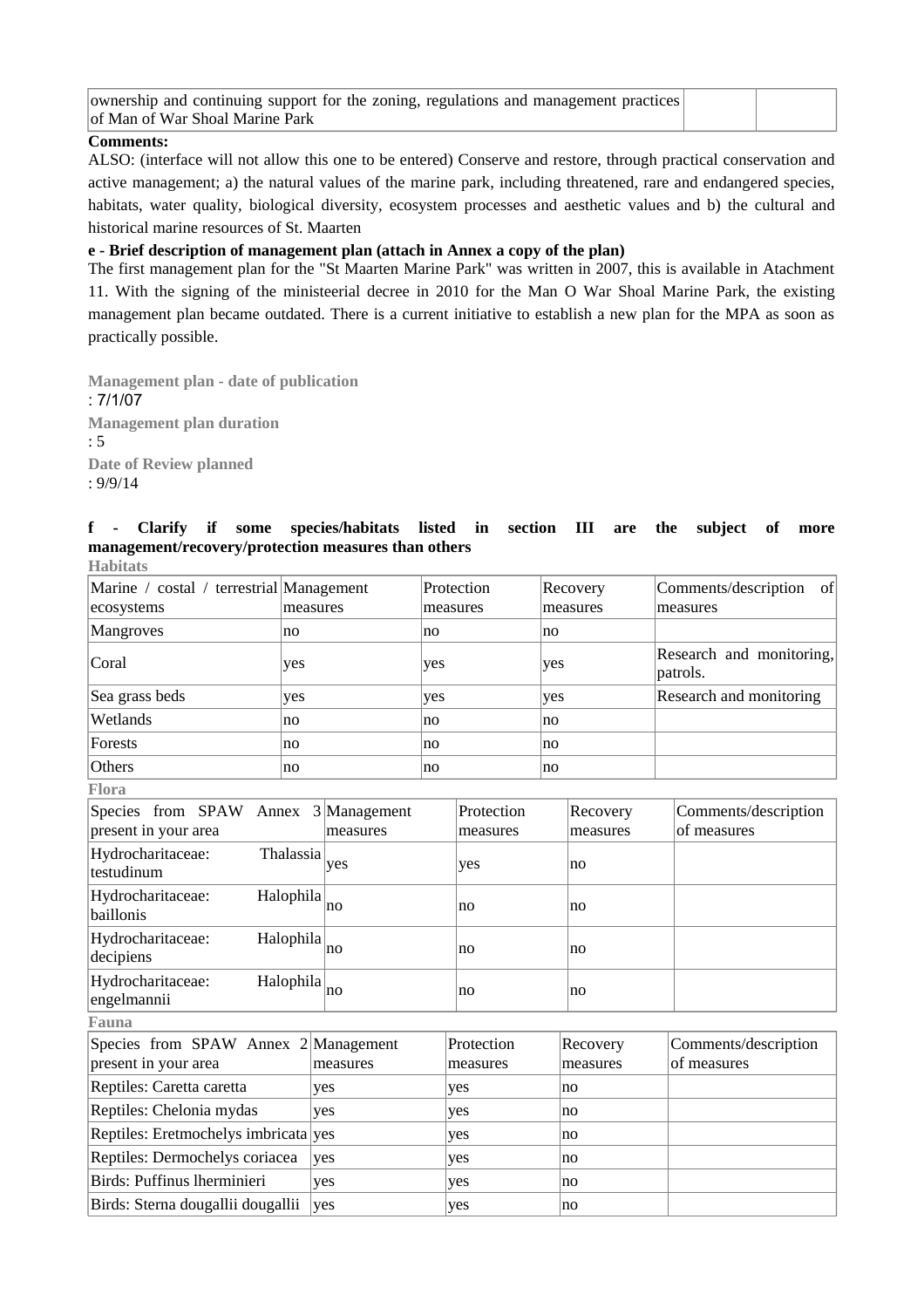| Mammals:<br>Megaptera<br>novaeangliae                        | ves      | yes                    | no                   |                                     |
|--------------------------------------------------------------|----------|------------------------|----------------------|-------------------------------------|
| Mammals: Stenella longirostris                               | ves      | yes                    | no                   |                                     |
| Mammals: Tursiops truncatus                                  | ves      | yes                    | no                   |                                     |
| Species from SPAW Annex 3 Management<br>present in your area | measures | Protection<br>measures | Recovery<br>measures | Comments/description<br>of measures |
| Hydrozoa: Milleporidae                                       | ves      | yes                    | no                   |                                     |
| Anthozoa : Antipatharia                                      | yes      | yes                    | no                   |                                     |
| Anthozoa : Gorgonacea                                        | yes      | yes                    | no                   |                                     |
| Anthozoa : Scleractinia                                      | ves      | yes                    | no                   |                                     |
| Molluscs: Strombus gigas                                     | ves      | yes                    | yes                  |                                     |
| Crustaceans: Panulirus argus                                 | yes      | yes                    | yes                  |                                     |

## **g - Describe how the protected area is integrated within the country's larger planning framework (if applicable)**

N/A

#### **h - Zoning, if applicable, and the basic regulations applied to the zones (attach in Annex a copy of the zoning map)**

| Name                  | Basic regulation applied to the zone                                                                                                                                                                                                                                                                                                                                                                                                                      |
|-----------------------|-----------------------------------------------------------------------------------------------------------------------------------------------------------------------------------------------------------------------------------------------------------------------------------------------------------------------------------------------------------------------------------------------------------------------------------------------------------|
| Conservation<br> Zone | Within the Conservation Area, the following activities are also prohibited (Article 15 of the<br>Island Ordinance Nature Conservation and Protection Sint Maarten): The use of water scooters<br>[Fishing of any kind Sailing with a vessel with an average draft of more than six meters Removal]<br>of live or dead animals or plants Possession of live or dead fish or other sea animals or plants<br>that are found not to originate from elsewhere. |
| Traffic Zone          | Ships sailing outside the routes to and from ports must keep a distance of at least 100m with<br>respect to the coast. Ships that arrive from abroad and are allowed into Great Bay and/or depart<br>from Great Bay must make use of the designated shipping areas.                                                                                                                                                                                       |

#### **i - Enforcement measures and policies**

In 2013 there were five patrols throughout the week, including weekends. During the day, the patrols last for up to four hours and include some maintenance on boat moorings, lines and pick ups. Patrols also take place at sunrise, sunset and during the night for two hours to gather information on shark poaching. There were three weekly beach patrols, each for three hours throughout the 36 week turtle nesting season from the end of March to the beginning of November.

There were six logged incidents in 2013 relating to; two oil spills, one vessel grounding, two incidences of fishing in marine park and one incident of shark poaching. A number of verbal warnings were also given. There were three PV prosecutions and three written warnings , all legal incidents now include written warnings which are also communicated to prosecutor and relevant government departments. Nine CITES permits were issued for tourists leaving the country with shells and coral fragments (rock).

Through 2013 lobbying took place on five key issues:

- Structured government subsidy for the Marine Park.
- · MPA ordinance development
- · A zoning plan for the island
- Extension of the marine park, to include parts if the East Coast.
- · The listing of Mullet Bay and Simpson Bay Lagoon as a Ramsar site.

The Manager provided advice and consultancy on five issues relating to the marine park;

- Survey for an extension of the runway.
- · Netting of shallow seagrass areas to isolate them from a Mega Yacht Marina.
- · Maritime affairs liaison.
- Man and biosphere committee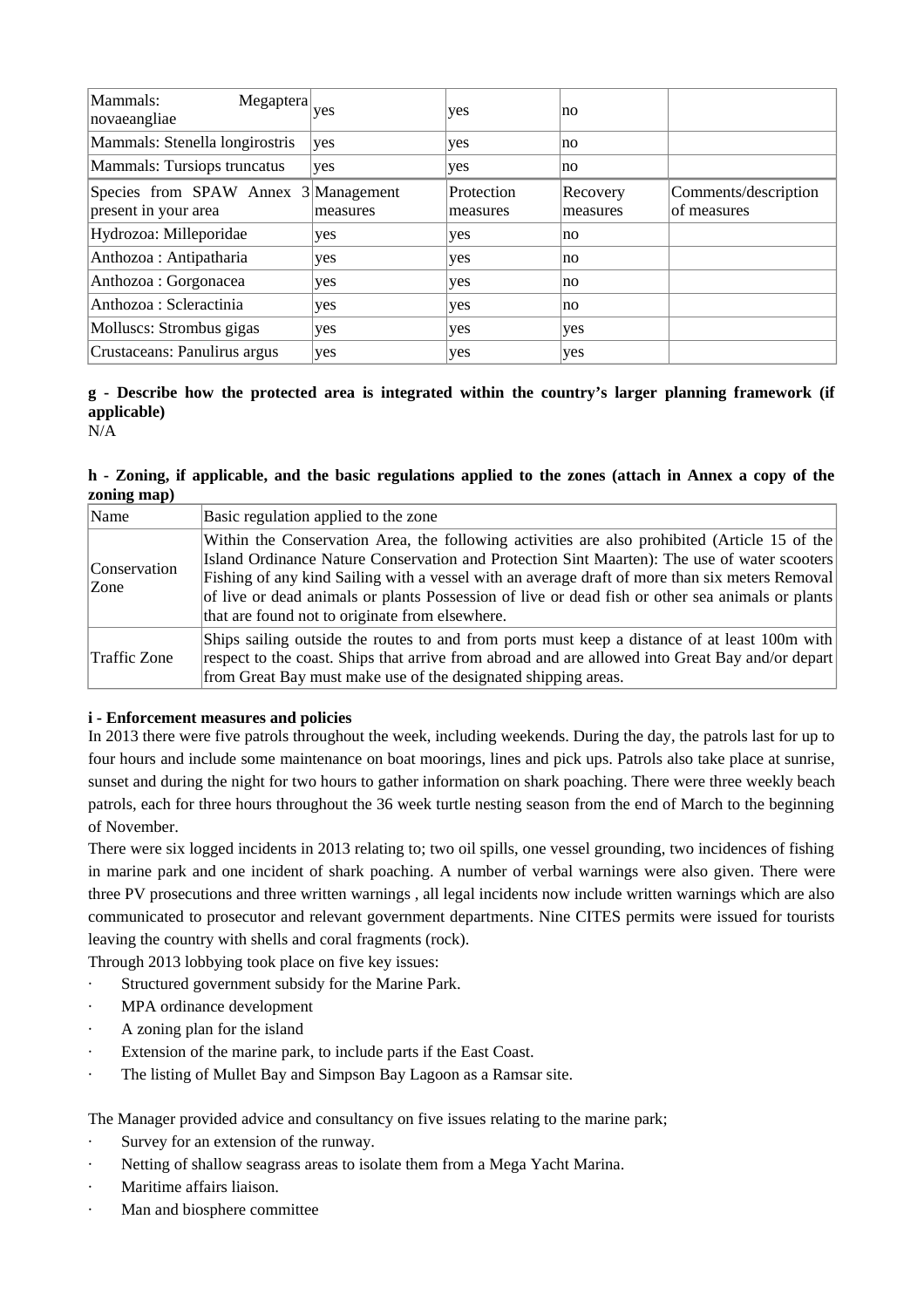Millennium Acceleration Framework Committee.

**j - International status and dates of designation (e.g. Biosphere Reserve, Ramsar Site, Significant Bird Area, etc.)**

| International status         |    | Date of designation |
|------------------------------|----|---------------------|
| Biosphere reserve            | no |                     |
| Ramsar site                  | no |                     |
| Significant bird area        | no |                     |
| World heritage site (UNESCO) | no |                     |
| Others:                      | no |                     |

**k - Site's contribution to local sustainable development measures or related plans** not specified

| Ressources              |                               | How many/how much                                                                                                                                                                                   | Comments/description                                                                                                                                                                                                                                                                                  |
|-------------------------|-------------------------------|-----------------------------------------------------------------------------------------------------------------------------------------------------------------------------------------------------|-------------------------------------------------------------------------------------------------------------------------------------------------------------------------------------------------------------------------------------------------------------------------------------------------------|
|                         | Permanent staff               | 3                                                                                                                                                                                                   | 2013<br>In<br>Twenty one local volunteers                                                                                                                                                                                                                                                             |
|                         | Volunteers                    | 22                                                                                                                                                                                                  | contributed a total of four weeks of work                                                                                                                                                                                                                                                             |
| Human<br>ressources     | Partners                      | 5                                                                                                                                                                                                   | assisting with Reef Check, lionfish removal,<br>patrolling, coral transplanting and turtle<br>research. One local intern and spent a total of 24<br>weeks working on lionfish predation research.<br>Partners are consultants and contractors. Staff<br>work with in excess of 35 stakeholder groups. |
| Physical<br>ressources  | Equipments                    | Staff have access to a range of<br>equipment for communication,<br>science, diving and operations<br>at sea                                                                                         |                                                                                                                                                                                                                                                                                                       |
|                         | Infrastructures               | Nature Foundation St. Maarten <sup>"</sup> Physical resources"<br>has rented offices and access to<br>a boat shed and workshop. It<br>also maintains 25 moorings as<br>part of it's infrastructure. | For more details see the Attachment<br>-101                                                                                                                                                                                                                                                           |
|                         | Present sources of<br>funding | <b>Grants Fees Donors</b>                                                                                                                                                                           |                                                                                                                                                                                                                                                                                                       |
| Financial<br>ressources | in the future                 | Sources expected DCNA trust fund<br>income<br><b>Grants Fees Donors</b>                                                                                                                             | Budget as of 2014                                                                                                                                                                                                                                                                                     |
|                         | budget<br>Annual<br>(USD)     | 140000                                                                                                                                                                                              |                                                                                                                                                                                                                                                                                                       |

#### **l - Available management resources for the area**

#### **Conclusion Describe how the management framework outlined above is adequate to achieve the ecological and socio-economic objectives that were established for the site (Guidelines and Criteria Section C/V).**

The management framework above allows for the development and consolidation of the site as a protected area. The staff have the capacity carry out all necessary operational duties, including management, patrolling, maintenece, law enforcement, working with stakeholders, research, monitoring education and communication as well as administrative tasks. Projects are also undertaken on an ad hoc basis.

The work carried out addresses all of the objectives set out by St Maarten Nature Foundation for the management of The Man O War Shoal Marine Park. There is of course space for progression and growth within the framework, especially with respect to the human resource capacity should the necessary funding become available. This will allow even more work to be carried out to address the stated objectives.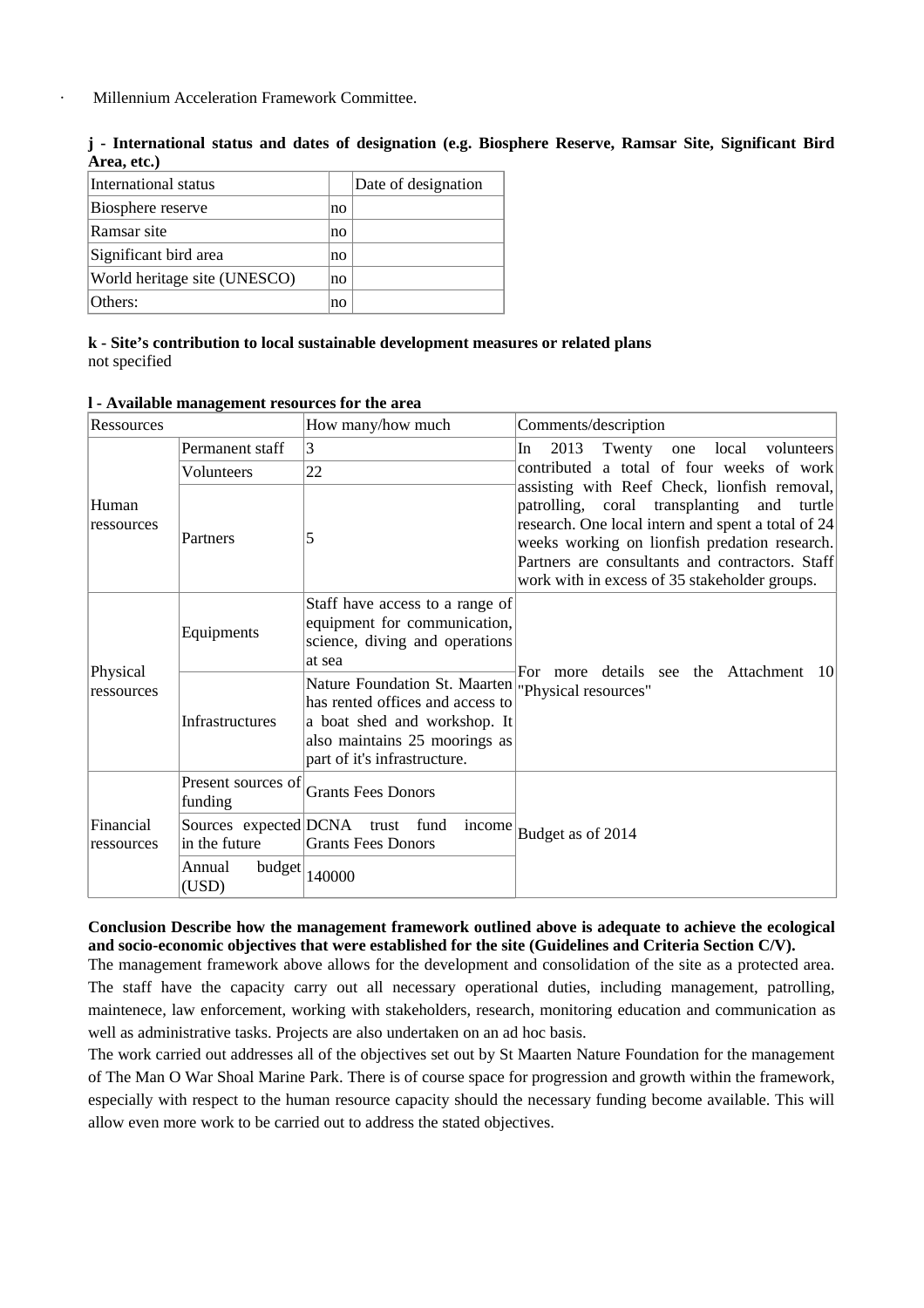# **Chapter 7. MONITORING AND EVALUATION**

**In general, describe how the nominated site addresses monitoring and evaluation** 

The Marine Park Manager and Ranger along with volunteers continued with 12 different monitoring programmes which keep a record of various aspects of the environment in 2013. These provided data for analysis on island and by international organisations.

The monitoring programmes focus on coral reefs, turtles, marine mammals and sharks - species of which are included in SPAW Annexes II and III. Other programmes cover threats facing the MPA, including bleaching and the invasive lionfish. The table below gives a summary of the monitoring programme.

| <b>Monitoring</b><br>Programme          | Frequency                                                                                 | Detail                                                                                                                                              |
|-----------------------------------------|-------------------------------------------------------------------------------------------|-----------------------------------------------------------------------------------------------------------------------------------------------------|
| Sea turtle nesting 215<br>beaches       | days<br>nesting season.                                                                   | of Five beaches observation of turtle nests, every day April to November<br>carried out by volunteers and the MPA manager, using the SWOT Protocol. |
| Sea turtle hotline Ongoing              |                                                                                           | Reports of turtle nesting activity.                                                                                                                 |
| Marine mammal Once a week<br>monitoring |                                                                                           | AGOA protocol from French side of St. Maarten. Further analysis to be<br>carried out eventually.                                                    |
| <b>Bleaching</b>                        | once a week                                                                               | May to October NAFSXM bleaching response plan, data collected and submitted to CORAL<br>WATCH.                                                      |
| <b>REEF CHECK</b>                       | weekly<br>bleaching<br>season.<br>May<br>through<br>being<br>October<br>bleaching season. | Once a month, bi-NAFSXM analyses the data first then sends it off to NOAA to form part of<br>in the ICRI state of the worlds reefs database.        |
| Lionfish<br>monitoring                  | 3-4 times a week                                                                          | Since July 15th, data analysed is by NAFSXM. Fish counts protocol from<br>Lionfish response plan.                                                   |
| Pelican<br>monitoring                   | Once a week                                                                               |                                                                                                                                                     |

In addtion to enviromental monitoring, the Nature Foundation has taken part in the Dutch Caribbean Nature Alliance Management Success Project for the last 10 years. The management success project is an ongoing DCNA project designed to measure the management effectiveness of each of the park management organizations in the Dutch Caribbean. The management success project has developed a tool for collecting data using objective indicators to measure 'success' across a broad spectrum of protected area management tasks and activities. Ultimately, the management success project can be used as a model for park organizations to improve accountability, transparency and professionalism.

**What indicators are used to evaluate management effectiveness and conservation success, and the impact of the management plan on the local communities** 

| Indicators by category                                                                                                                                                                                                                                  | <b>Comments</b>                                                                                                          |  |  |  |
|---------------------------------------------------------------------------------------------------------------------------------------------------------------------------------------------------------------------------------------------------------|--------------------------------------------------------------------------------------------------------------------------|--|--|--|
| Evaluation of management effectiveness                                                                                                                                                                                                                  |                                                                                                                          |  |  |  |
| DCNA<br>Success Project                                                                                                                                                                                                                                 | Management Graphics and detailed analysis of management effort enables redirection of<br>management effort if necessary. |  |  |  |
| Threats vs effort                                                                                                                                                                                                                                       | Independent evaluation of the threats facing the park vs effort spent addressing the<br>threats.                         |  |  |  |
|                                                                                                                                                                                                                                                         | Evaluation of conservation measures on the status of species populations within and around protected area                |  |  |  |
| Datais collected, as outlined in the monitoring section, on a number of important<br>species. This is analysed by the foundation and by international organisations, the<br>Time series data<br>outputs of which are available to the Nature Foundation |                                                                                                                          |  |  |  |
| Shark census                                                                                                                                                                                                                                            |                                                                                                                          |  |  |  |
| Marine<br>mammal                                                                                                                                                                                                                                        |                                                                                                                          |  |  |  |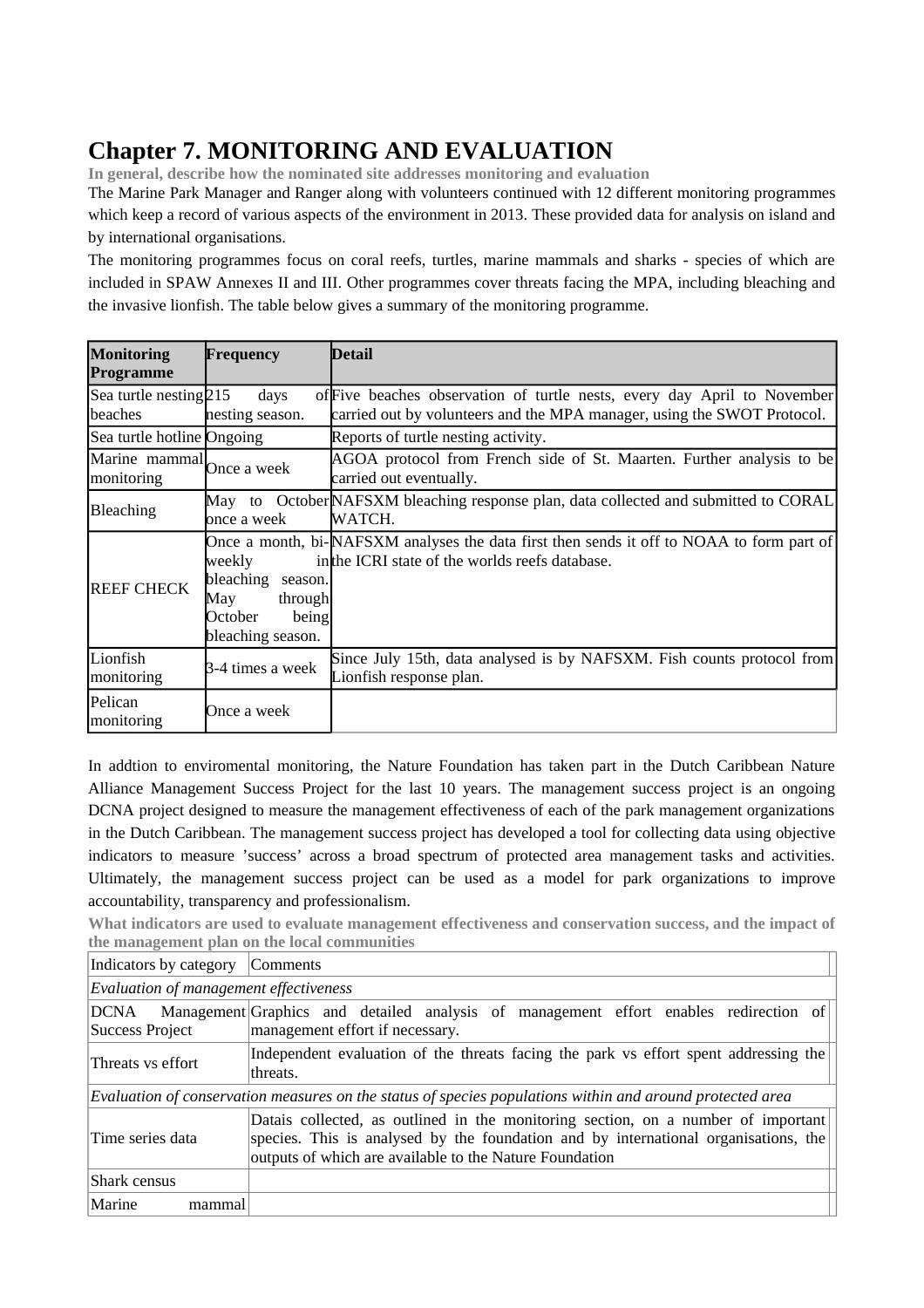| monitoring                   |                                                                                                                |
|------------------------------|----------------------------------------------------------------------------------------------------------------|
| Turtle nest monitoring       |                                                                                                                |
| Lionfish monitoring          |                                                                                                                |
| Seagrass monitoring          |                                                                                                                |
| Pelican monitoring           |                                                                                                                |
|                              | Evaluation of conservation measures on the status of habitats within and around the protected area             |
| Disease incidence<br> corals | $\ln \left $ REEFCHECK                                                                                         |
| Coral cover                  |                                                                                                                |
| Coral diversity              | <b>REEFCHECK</b>                                                                                               |
| Seagrass diversity           |                                                                                                                |
|                              | Evaluation of conservation measures on the status of ecological processes within and around the protected area |
| Water quality testing.       |                                                                                                                |
|                              | Evaluation of the impact of the management plan on the local communities                                       |

## **Chapter 8. STAKEHOLDERS**

**Describe how the nominated site involves stakeholders and local communities in designation and management, and specify specific coordination measures or mechanisms currently in place** 

| Stackeholders<br>involvement | Involvement | $\sigma$ f<br>Description<br>involvement                                                                                                                                                      | Specific<br>coordination<br>measures                                    | Comments (if any)                                                                                                                                                                                                                                                                                                                                                                                                                                                                                                                                                                                                                                                                                                                                                                                                                                                                           |
|------------------------------|-------------|-----------------------------------------------------------------------------------------------------------------------------------------------------------------------------------------------|-------------------------------------------------------------------------|---------------------------------------------------------------------------------------------------------------------------------------------------------------------------------------------------------------------------------------------------------------------------------------------------------------------------------------------------------------------------------------------------------------------------------------------------------------------------------------------------------------------------------------------------------------------------------------------------------------------------------------------------------------------------------------------------------------------------------------------------------------------------------------------------------------------------------------------------------------------------------------------|
| Institutions                 | yes         | Unclear on what<br>"institutions" are.                                                                                                                                                        |                                                                         |                                                                                                                                                                                                                                                                                                                                                                                                                                                                                                                                                                                                                                                                                                                                                                                                                                                                                             |
| Public                       | yes         | Regular<br>public<br>presentations<br>and<br>Press<br>events.<br>TV<br>releases,<br>and<br>programs<br>Radio shows.                                                                           | Encouraging<br>awareness,<br>building<br>understanding,<br>fundraising. | Staff are also very active with social<br>media with 1800 Facebook friends<br>for Nature Foundation St Maarten.                                                                                                                                                                                                                                                                                                                                                                                                                                                                                                                                                                                                                                                                                                                                                                             |
| Decision-makers              | yes         | Staff work with a<br>host of decision<br>makers. Mostly ad<br>meetings,<br>hoc<br>frequently<br>more<br>than<br>with<br>some<br>others. tours also<br>given to ministers<br>and other groups. | stakeholder.                                                            | Department of maritime<br>affairs;<br><b>Ballast</b><br>MPA,<br>testing,<br>Project<br>Advice, Commercial activity in the<br>lagoon.<br><b>Building</b><br>and<br>zoning<br>department;<br>Public<br>Infractions<br>works;<br>Equipment<br>$\left  \text{use} \right $<br>MPO,<br>Environmental<br>service;<br>Environmental<br>standards,<br>Service<br>Level<br>Legal<br>Agreements.<br>department;<br>Pending<br>legislation<br>Dependent on the Prosecutors office; Reporting crimes<br>Harbour office; Moorings, shipping,<br>MPA map Coast Guard; CITES,<br>Fisheries,<br>boating<br>issues,<br>nets<br>Agriculture<br>department<br>(Govt);<br>CITESand animal control Tourism<br>department (Govt); Funding, joint<br>Schools; Environmental<br>projects<br>education and contributions of the<br>Nature<br>Foundation.<br>Police;<br>Infractions, fishing licence for lion<br>fish |
| Economic-sectors             | yes         | Ad hoc meetings<br>with<br>some,                                                                                                                                                              |                                                                         | Tourism association SHTA: MPA in<br>general Dive Operators; Moorings                                                                                                                                                                                                                                                                                                                                                                                                                                                                                                                                                                                                                                                                                                                                                                                                                        |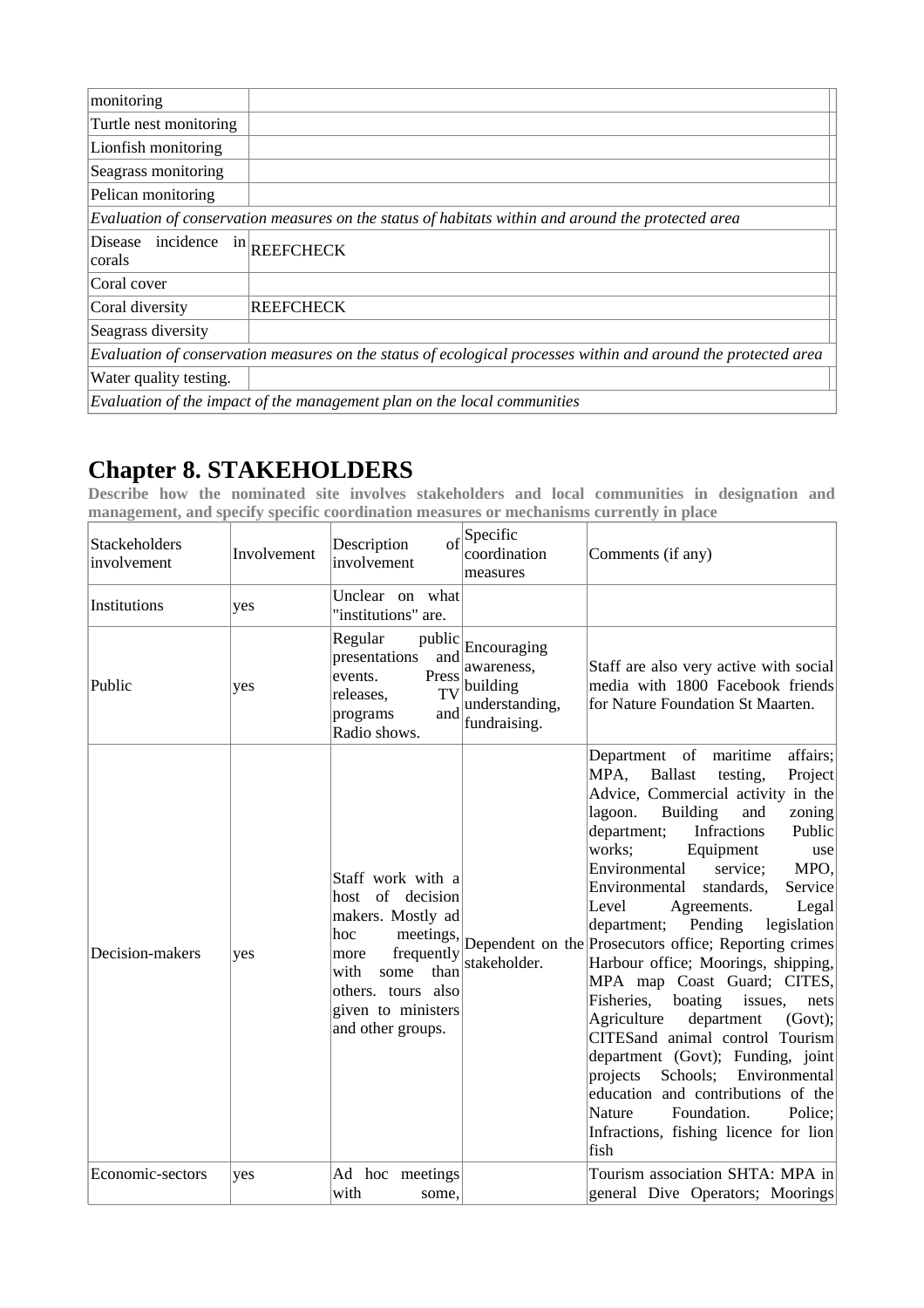|                   |     | structured<br>meetings with dive<br>operators and the<br>SHTA<br>(tourism<br>association)                                                                                        | and fees Hoteliers; Hospitality and<br>trade                                                                                                                                                 |
|-------------------|-----|----------------------------------------------------------------------------------------------------------------------------------------------------------------------------------|----------------------------------------------------------------------------------------------------------------------------------------------------------------------------------------------|
| Local communities | ves | Work<br>with<br>fishermen<br>and<br>local<br>schools,<br>vouth<br>groups.<br>Includes meetings,<br>presentations, tours<br>of the marine park.                                   | Fisherfolk; MPA<br>Map<br>zoning/fishing areas                                                                                                                                               |
| Others            | ves | different<br>Many<br>NGO's for advice,<br>networking<br>and<br>management of the<br>MPA. Tours for<br>airport personnel,<br>religious<br>groups<br>trade<br>and<br>associations. | WIDECAST; Turtles CaMPAM;<br>MPA research Coral List; Various<br>DCNA; Networking The Nature<br>Conservancy (TNC); Sustainability<br>Reefcheck; Data exchange NACRI;<br>Reefs SPAW; MPA work |

# **Chapter 9. IMPLEMENTATION MECHANISM**

**Describe the mechanisms and programmes that are in place in regard to each of the following management tools in the nominated site (fill only the fields that are relevant for your site)** 

| Management<br>tools                                                                  |     | Existing Mechanisms and programmes in place                                                                                                                                                                                                                                                                                                                                                                                                                                                                                                                                                                                                                                                                                                                                                                                                                                                                                                                                                                                                                                                                                                                                                                                                                                                                                                                                                                                                                                                         | Comments<br>(if any) |
|--------------------------------------------------------------------------------------|-----|-----------------------------------------------------------------------------------------------------------------------------------------------------------------------------------------------------------------------------------------------------------------------------------------------------------------------------------------------------------------------------------------------------------------------------------------------------------------------------------------------------------------------------------------------------------------------------------------------------------------------------------------------------------------------------------------------------------------------------------------------------------------------------------------------------------------------------------------------------------------------------------------------------------------------------------------------------------------------------------------------------------------------------------------------------------------------------------------------------------------------------------------------------------------------------------------------------------------------------------------------------------------------------------------------------------------------------------------------------------------------------------------------------------------------------------------------------------------------------------------------------|----------------------|
| Public awareness,<br>education,<br>and<br>information<br>dissemination<br>programmes | yes | The NAFSXM website was being updated throughout 2013. The<br>NAFSXM Facebook page had 820 friends at the end of 2011 and<br>1072 friends at the end of 2012 and 1838 in 2013. Time was spent<br>designing and producing dive tags for the marine park Nature<br>Foundation staff carry out a range of activities to communicate with<br>stakeholders, educate and disseminate information. Annually this<br>includes; +/-70 press releases on a variety of topics including the<br>MPA, law enforcement, lionfish and research activity, all as a part of<br>the manager continuing to improve contact with the press. NAFSXM<br>has it's own radio show called 'Nature Watch' on Fridays between 10<br>and 11 a.m., where recordings are made in the field about the work<br>done by park staff. Several appearances by the manager on the<br>television, each for an hour. Presentations to a variety of audiences,<br>including, local, regional and international NGO's, Parliament, the<br>council of ministers, hospitality and trade associations, the marine<br>associations, and a religious groups. Tours of the MPA are also given<br>to audiences as varied as; Royal dignitaries, Dutch Caribbean<br>Governors, the St Maarten Governor, Harbour personnel, Airport<br>personnel, visiting film groups, raffle winners and four school groups.<br>Signage is placed at significant points disseminating information<br>about nesting, although this is not specifically in the MOWSMP. |                      |
| Capacity building<br>staff<br>of<br>and $y$ es<br>management                         |     | Every year the staff of Nature Foundation St Maarten take part in<br>capacity building workshops and meetings. For example, in 2013, the<br>manager took part in one DCNA board meeting, on Bonaire, an<br>education workshop, Bonaire, the IMPAC meeting in Marseille, a<br>marine mammals meeting St. Martin and mooring training for the<br>installation of helix moorings on Saba.                                                                                                                                                                                                                                                                                                                                                                                                                                                                                                                                                                                                                                                                                                                                                                                                                                                                                                                                                                                                                                                                                                              |                      |
| Research,<br>$data$ yes                                                              |     | Nature foundation St Maarten carries out it's own research and                                                                                                                                                                                                                                                                                                                                                                                                                                                                                                                                                                                                                                                                                                                                                                                                                                                                                                                                                                                                                                                                                                                                                                                                                                                                                                                                                                                                                                      |                      |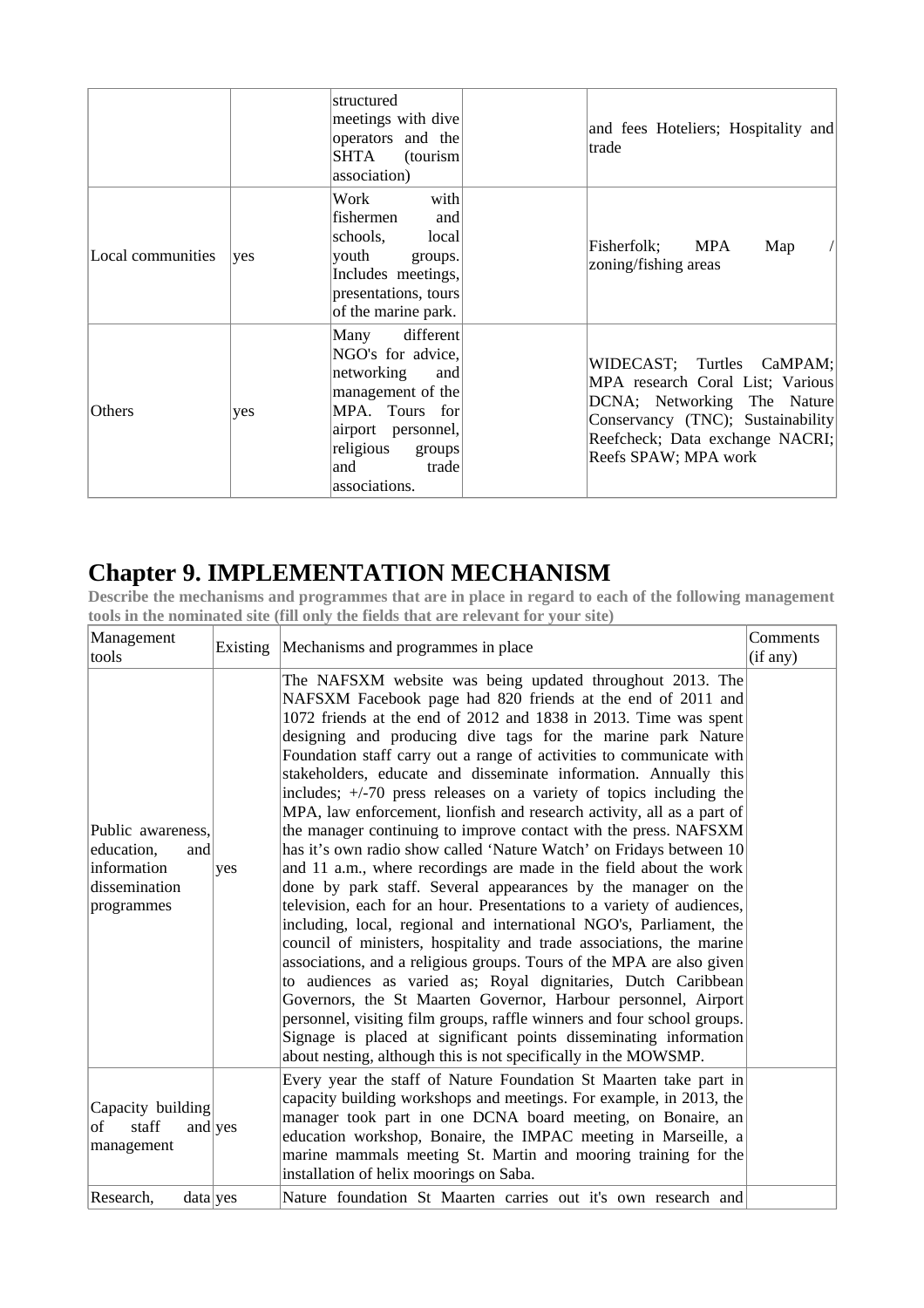| and<br>storage,<br>analysis                      |     | analysis when the need and capacity is sufficient. Data from<br>monitoring programmes are also contributed to international<br>databases. Other NGO's and researchers occasionally carry out work<br>in the MPA and their work is stored centrally by Nature Foundation<br>staff. More recently The DCNA has instigated a central database for<br>the storage of all monitoring and research outputs.                                                                                                                                                                                                                   |  |
|--------------------------------------------------|-----|-------------------------------------------------------------------------------------------------------------------------------------------------------------------------------------------------------------------------------------------------------------------------------------------------------------------------------------------------------------------------------------------------------------------------------------------------------------------------------------------------------------------------------------------------------------------------------------------------------------------------|--|
| Surveillance<br>and<br>enforcement               | yes | There were five patrols throughout the week, including weekends.<br>During the day, the patrols last for up to four hours and include some<br>maintenance on boat moorings, lines and pick ups. Patrols also take<br>place at sunrise, sunset and during the night for two hours to gather<br>information on shark poaching. There were three weekly beach<br>patrols, each for three hours throughout the 36 week turtle nesting<br>season from the end of March to the beginning of November. The<br>turtle hotline is also a facility for members of the public to get in touch<br>if they see any nesting activity. |  |
| Participation<br>of<br>exterior users            | yes | As part of management planning, extensive stakeholder consultations<br>were carried out. These will be repeated as necessary with a<br>professionally designed process, when planning commences again in<br>2014. During the interim, staff have met with users as required and<br>communicated through a variety of media (see above).                                                                                                                                                                                                                                                                                 |  |
| Alternative<br>and<br>sustainable<br>livelihoods | no  |                                                                                                                                                                                                                                                                                                                                                                                                                                                                                                                                                                                                                         |  |
| Adaptative<br>management                         | yes | The DCNA Management Success Project aims to provide detailed<br>information on the successes and challenges of each park in the Dutch<br>Caribbean (including MOWSMP), including the external environment<br>(context), issues and threats and the park operational management.<br>Management planning will hopefully take place at some point in<br>2014/15, when capacity allows. The monitoring of activity through the<br>Management Success Project, and management planning will facilitate<br>management that can be adapted to fit with current threats and<br>capacities.                                      |  |

## **Chapter 10. OTHER RELEVANT INFORMATION**

**Contact addresses** 

|                                                                      | Name                              | Position                 | Contact adress                                                                                                                   | Email adress                        |
|----------------------------------------------------------------------|-----------------------------------|--------------------------|----------------------------------------------------------------------------------------------------------------------------------|-------------------------------------|
| submitting<br> who is<br> the<br>$\vert$ (national<br>$\vert$ point) | proposal BERVOETS<br>focal Tadzio | Focal Point              |                                                                                                                                  | manager@naturefoundati<br>onsxm.org |
| prepared the MacRae<br> who<br>report (manager)                      | Duncan                            | Director<br>Zone<br>(UK) | or, Coastal Wellsburg Street Unit 1<br>Management Apt# 15-16. Cole Bay,<br>St. Maarten Dutch West solutions@cozm.co.uk<br>Indies |                                     |

**Date when making the proposal**  : 9/2/14

**List of annexed documents** 

| Name                          | Description                                                                    | Category          |                    |
|-------------------------------|--------------------------------------------------------------------------------|-------------------|--------------------|
| $ 7 - \text{Lagoon2013.pdf} $ | Simpson Bay Lagoon Ecological Important Physical features<br>Area Monitoring   |                   | <b>View</b>        |
| decenter 2013.pdf             | $\overline{6}$ - Water Quality Testing Water Quality Testing December 2013     | Physical features | <u>View</u>        |
|                               | 5 - Working Paper Economic Working Paper on the Economic Valuation of Cultural | and               | socio- <u>View</u> |